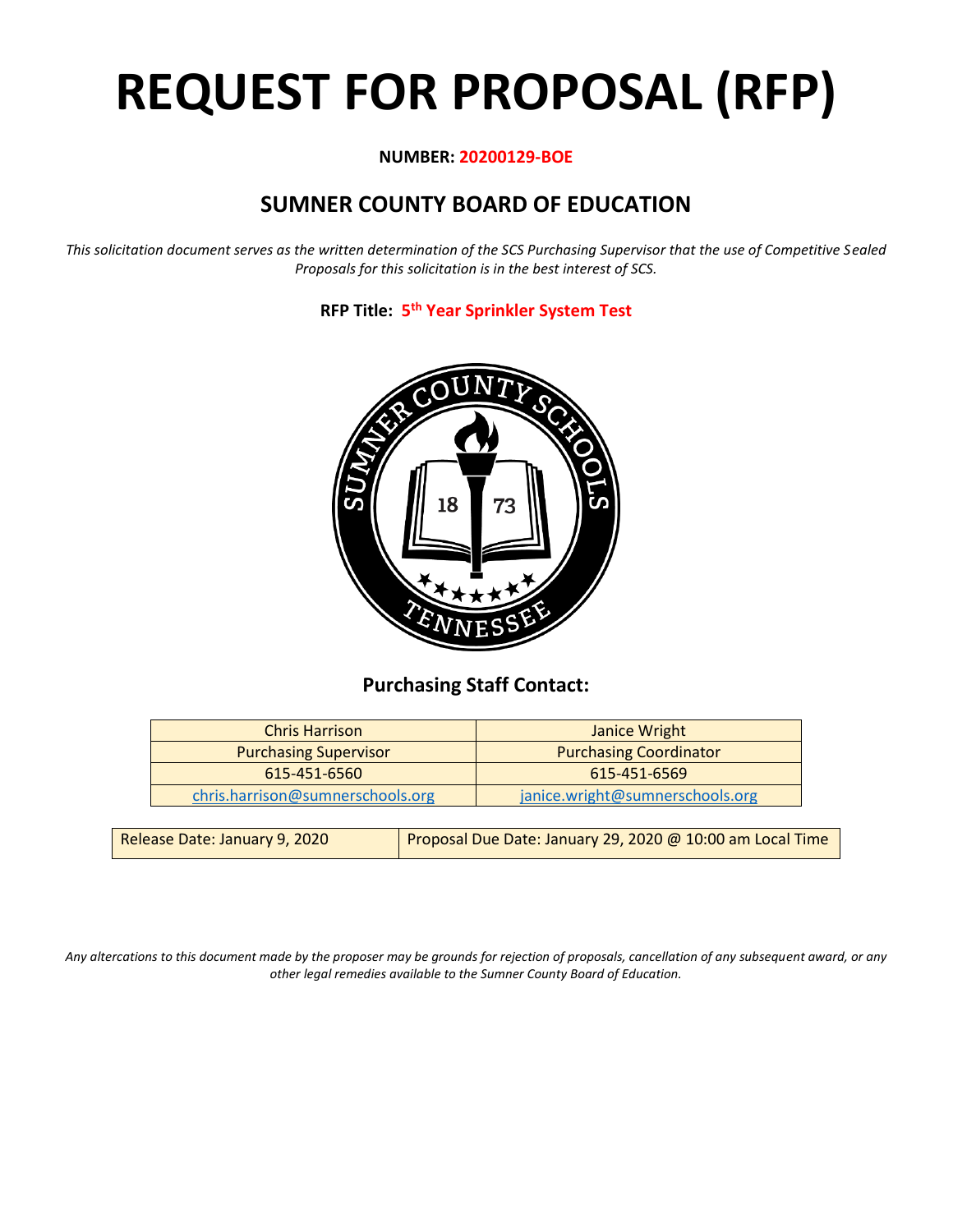## **NOTICE TO PROPOSERS**

There may be one or more amendments to this RFP. In order to receive communication for any such amendments issued specifically to this RFP, the proposer must provide a Notice of Intent to Propose to the Sumner County Board of Education (SCS) Purchasing Department. The proposer must utilize this form when submitting notice. The notice may be sent by email to: Purchasing Office, purchasing@sumnerschools.org. SCS will send amendments only to those proposers which complete and return this information by the deadline list in the RFP Schedule of Events (Section 4).

| <b>RFP Number:</b>      | 20200129-BOE 5 <sup>th</sup> Year Sprinkler System Test                                                              |
|-------------------------|----------------------------------------------------------------------------------------------------------------------|
| Company Name:           |                                                                                                                      |
| <b>Mailing Address:</b> | <u> 1989 - Johann John Stone, market fan it ferskearre fan it ferskearre fan it ferskearre fan it ferskearre fan</u> |
|                         |                                                                                                                      |
|                         |                                                                                                                      |
| Phone Number:           |                                                                                                                      |
| <b>Contact Person:</b>  |                                                                                                                      |
| Email Address:          |                                                                                                                      |
|                         |                                                                                                                      |
| Authorized Signature    |                                                                                                                      |
| <b>Printed Name</b>     |                                                                                                                      |
| Date                    |                                                                                                                      |

Emailed amendments will be sent in a Microsoft Word (Office for Windows) or Portable Document Format (pdf) format. Any alterations to the document made by the proposer may be grounds for rejection of proposal, cancellation of any subsequent award or any other legal remedies available to the Sumner County Board of Education.

Amendments will also be posted on the SCS website **https://sumnerschools.org/index.php/current-bids-and-rfps** and attached to the solicitation listing as a PDF or WORD file. Check the particular solicitation on the Current Bids and RFPs webpage for any posted amendments.

By completing and returning this form, the Proposer has expressed its intent to provide a proposal for **20200129-BOE 5th Year Sprinkler System Test.**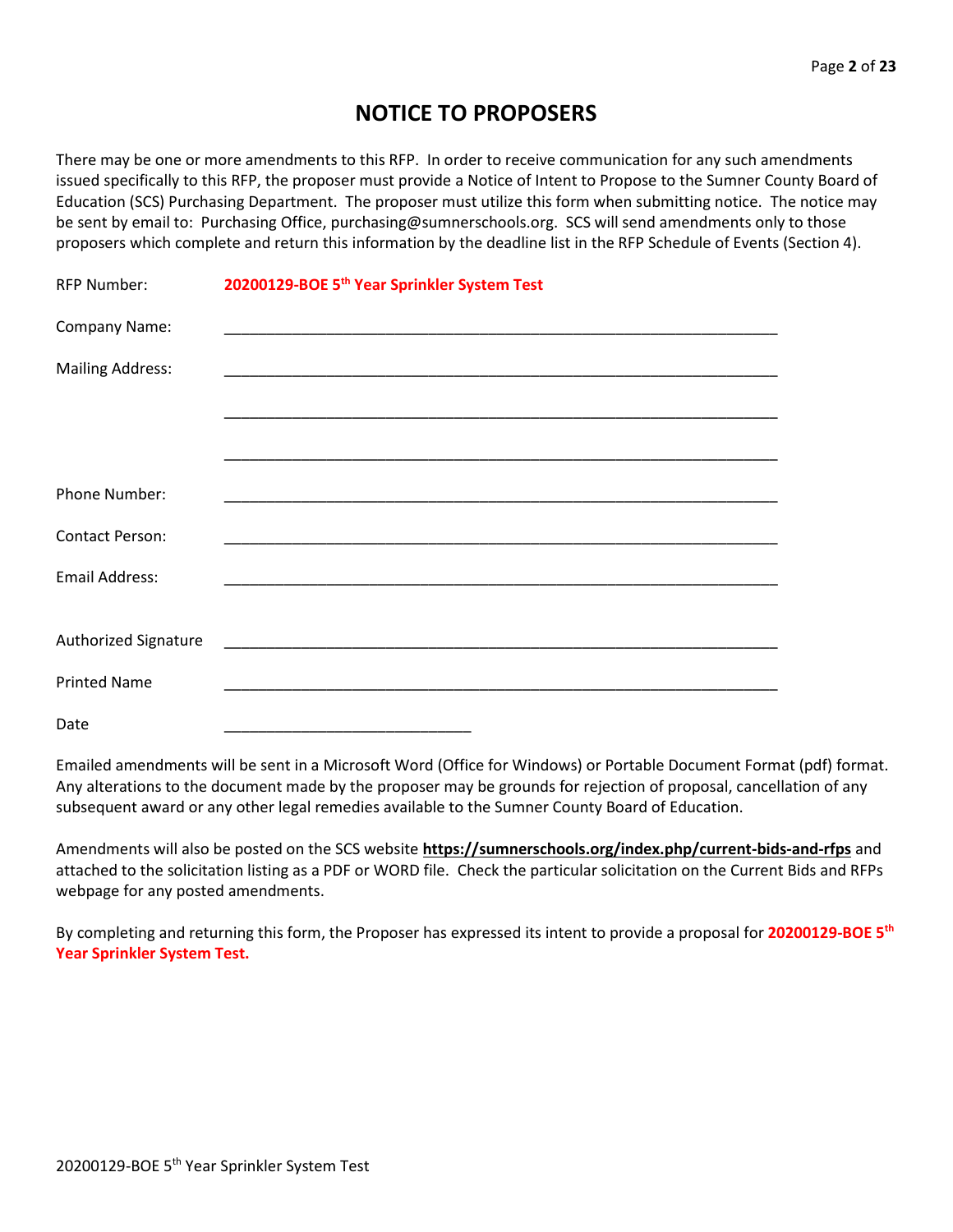## **TABLE OF CONTENTS**

- 1. Introduction/Overview
	- 1.1. Purpose
	- 1.2. Contact Information
- 2. Requirements
	- 2.1. Scope of Work/Specifications
	- 2.2. Contactor Obligations
- 3. Source Selection and Contract Award
- 4. Schedule of Events
- 5. Instructions for Proposal
	- 5.1. Required Forms
	- 5.2. New Vendors
	- 5.3. Acknowledgement of Insurance Requirements
	- 5.4. Clarification and Interpretation of RFP
	- 5.5. Proposal Package
	- 5.6. Delivery of Proposals
	- 5.7. Evaluation of Proposals
	- 5.8. Request for Clarification of Proposals
	- 5.9. Protests
- 6. Attachments
	- 6.1. Contact Information
	- 6.2. Bid Form/Certification
	- 6.3. References
	- 6.4. Certification Regarding Debarment or Suspension
	- 6.5. Condition of Submitting Proposal
	- 6.6. Statement of Non-Collusion
	- 6.7. Attestation Re Personnel
	- 6.8. Drug Free Workplace Affidavit
	- 6.9. IRS Form W-9
		- \**An online, fillable version can be found at https://www.irs.gov/pub/irs-pdf/fw9.pdf*
	- 6.10. Standard Terms & Conditions
	- 6.11. Vendor Checklist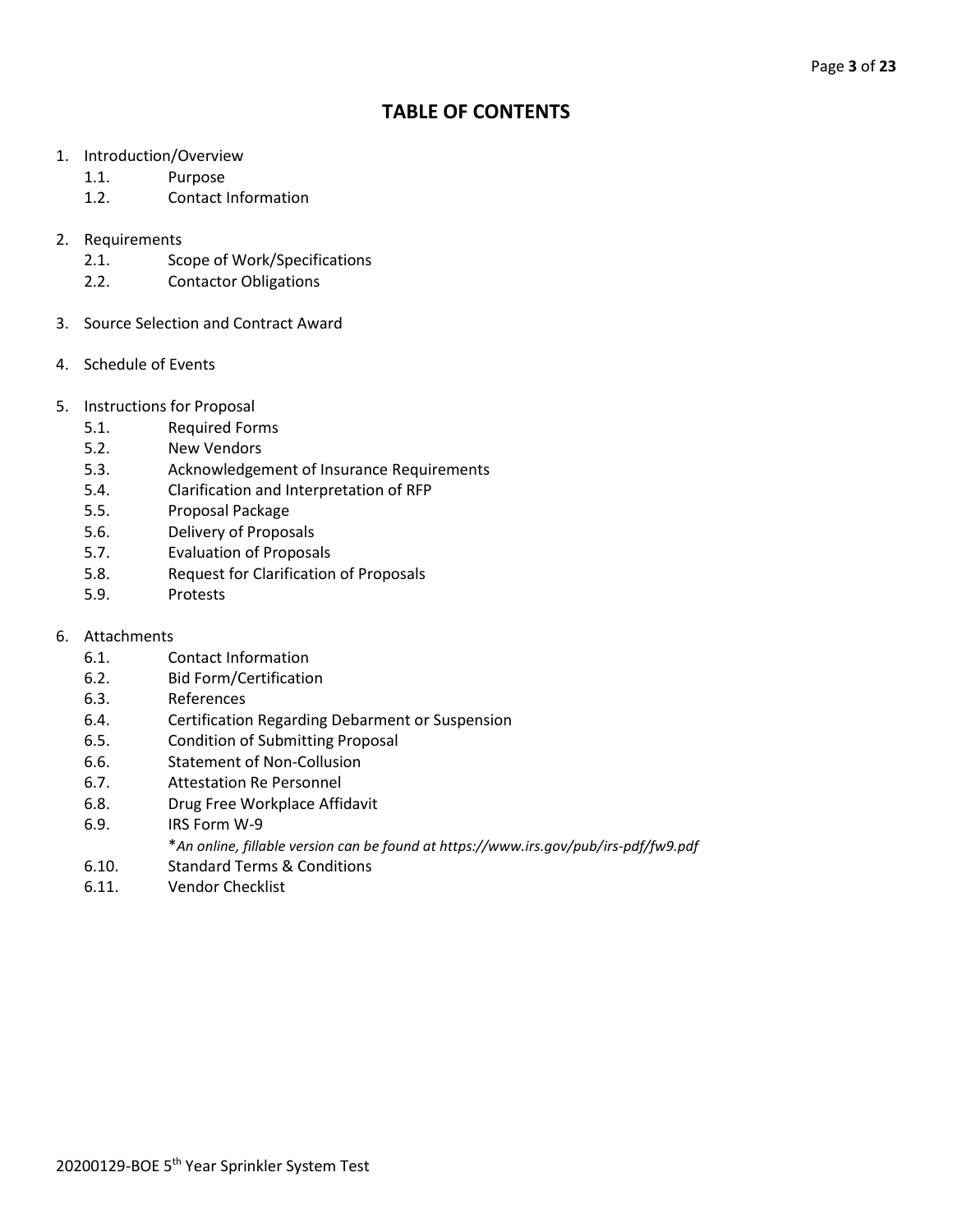#### 1. Introduction/Overview

#### 1.1. Purpose

The Sumner County Board of Education (SCS) is requesting sealed proposals for 5<sup>th</sup> Year Sprinkler System Testing, as specified herein.

1.2. Contact Information

Unauthorized contact regarding this RFP with employees or officials of SCS other than the Purchasing Supervisor named below may result in disqualification from this procurement process.

Interested parties must direct all communication regarding this RFP to the Purchasing Supervisor, who is SCSs only official point of contact for this RFP.

| <b>RFP Procedures</b>            | <b>Project Manager</b>          |
|----------------------------------|---------------------------------|
| Chris Harrison                   | Kellie Carver                   |
| <b>Purchasing Supervisor</b>     | Support Services Dept.          |
| 1500 Airport Road                | 1500 Airport Road               |
| Gallatin, TN 37066               | Gallatin, TN 37066              |
| chris.harrison@sumnerschools.org | kellie.carver@sumnerschools.org |
|                                  |                                 |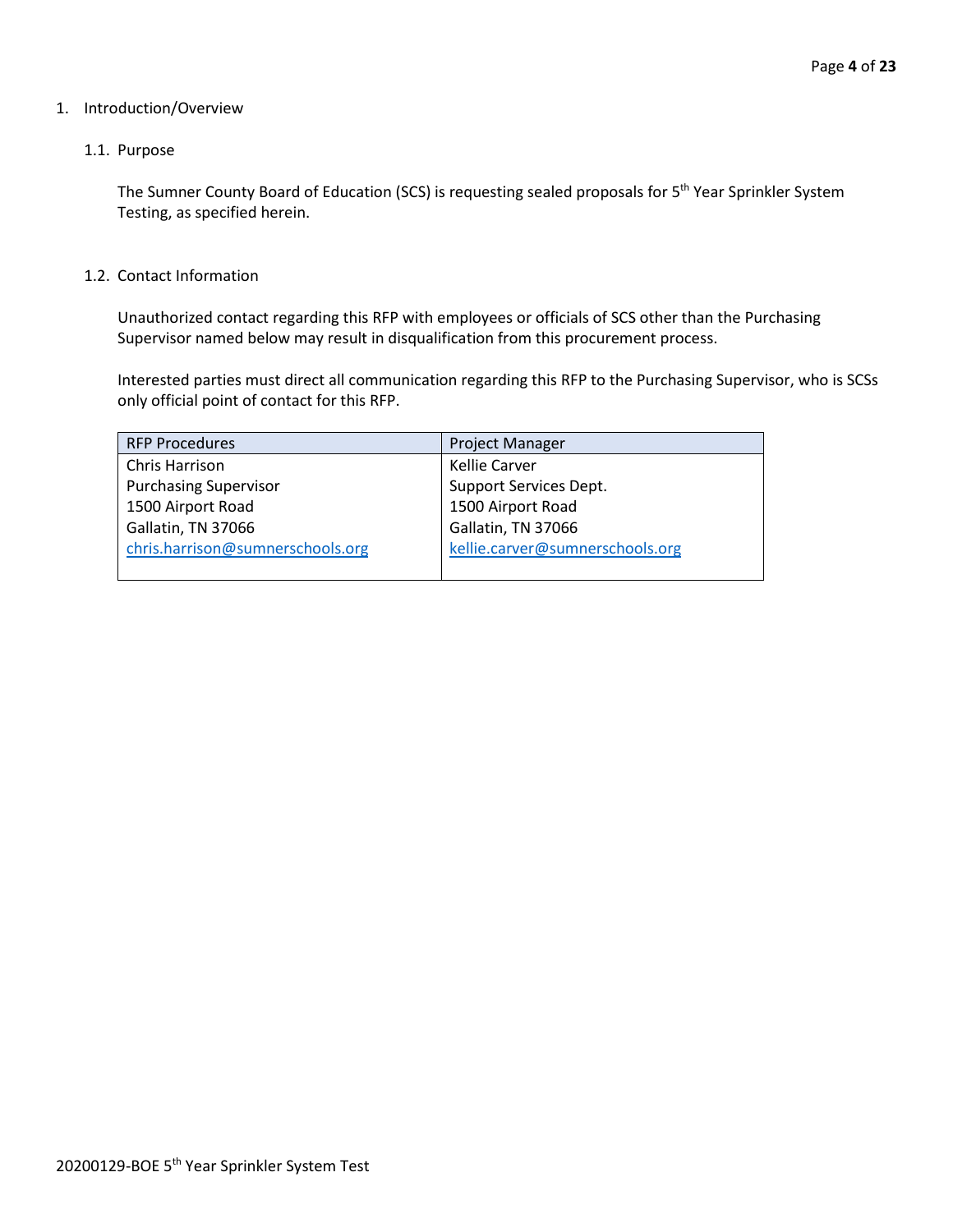#### 2. Requirements

#### 2.1. Scope of Work / Specifications

The State of Tennessee Fire Marshall's Office requires that all K-12 school systems complete an internal investigation of fire protection system piping every five years to detect for potential obstructions, which may cause blockage, leaks and jeopardize the fire safety system. SCS is also required to conduct hydro testing of the fire department connection and replacement of all dry type sprinkler heads.

SCS requests pricing for 5<sup>th</sup> year internal obstruction testing and hydro testing of the fire department connection to include all labor, tools, transportation, services, supervision, materials and equipment necessary for and incidental to satisfactory completion of required work in compliance with NFPA 25 Standard along with all codes, ordinances, rules, regulations, orders and other legal requirements of public authorities which bear on performance of required work. All test reports must be uploaded to The Compliance Engine. SCS also requests pricing on the replacement of all dry type sprinkler heads at the jobsite.

A Pre-Bid Inspection will be required in order to accurately assess the sprinkler system and provide a comprehensive proposal. The vendor will be required to check in at the front office of each location. The vendor is required to present any requested identification. The inspection must be scheduled and completed by January 22, 2020. The vendor must contact Kellie Carver, Support Services Department, to schedule the inspection.

| White House Middle                                                             | White House High         |
|--------------------------------------------------------------------------------|--------------------------|
| 2020 Highway 31W                                                               | 508 Tyree Springs Road   |
| White House, TN 37188                                                          | White House, TN 37188    |
| White House High Annex                                                         | Merrol Hyde Magnet       |
| 111 Meadows Road                                                               | 128 Township Drive       |
| White House, TN 37188                                                          | Hendersonville, TN 37075 |
| Jack Anderson Elementary                                                       | Hendersonville High      |
| 250 Shutes Lane                                                                | 123 Cherokee Road        |
| Hendersonville, TN 37075                                                       | Hendersonville, TN 37075 |
| Hawkins Middle                                                                 | <b>Ellis Middle</b>      |
| 487A Walton Ferry Road                                                         | 100 Indian Lake Road     |
| Hendersonville, TN 37075                                                       | Hendersonville, TN 37075 |
| E.B. Wilson @ Ellis Middle<br>100 Indian Lake Road<br>Hendersonville, TN 37075 |                          |

#### **JOBSITE LOCATIONS**

Subject to budgetary limitations, SCS reserves the right to award by location. NOTE: A sole vendor will be selected.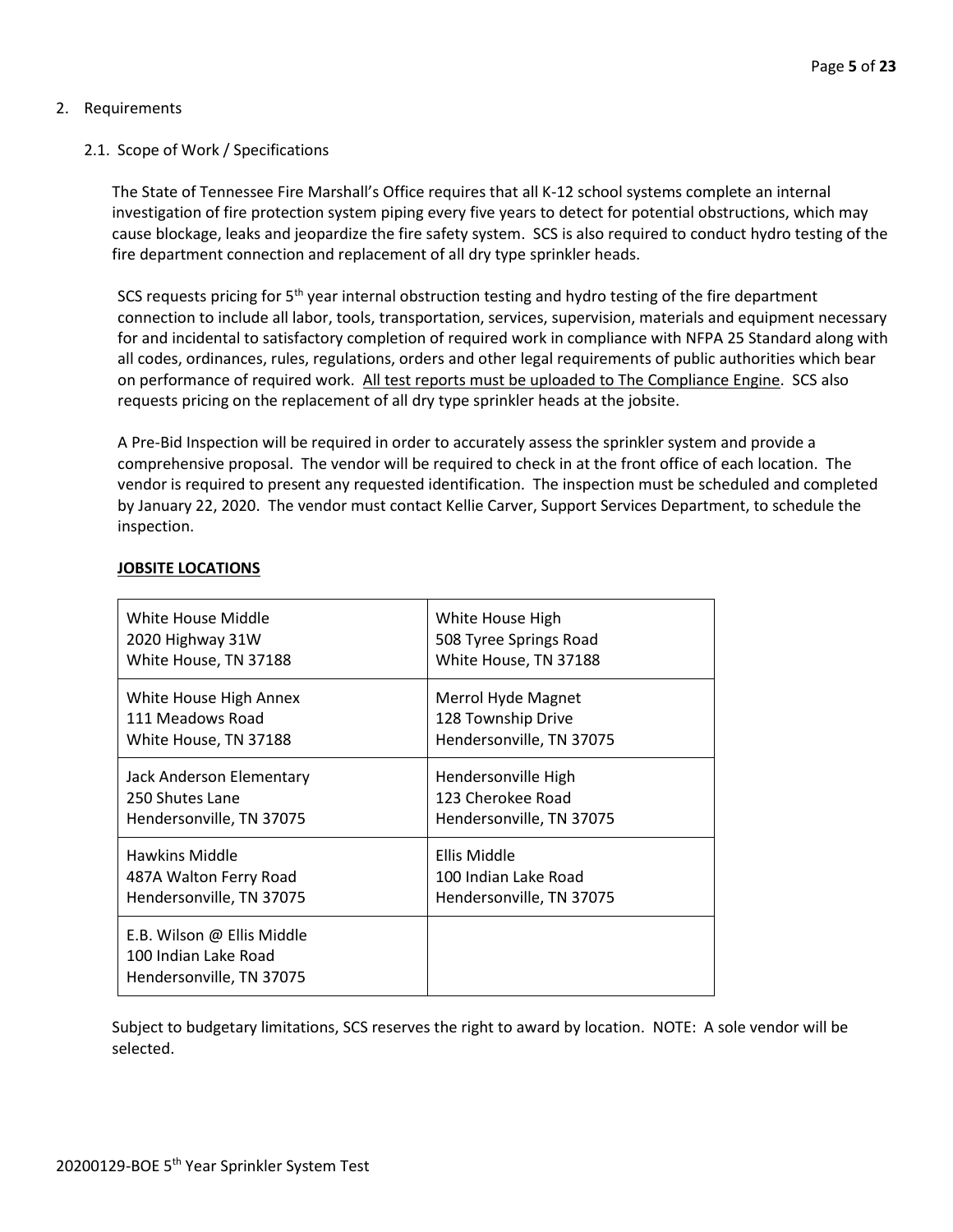#### 2.2. Standard Contractor Obligations

- Shall provide and obtain all necessary materials, equipment and labor to perform all items listed in the Scope of Work.
- Shall provide and obtain all necessary permits with Local, County, etc. agencies as required by law and as required in the Scope of Work.
- Shall schedule all necessary inspections with Local, County, etc. agencies as required by law.
- Shall dispose of all generated waste materials in compliance with all Local, State and Federal guidelines, regulations and requirements.
- Shall have property trained and experienced staff to facilitate the services specified in the Scope of Work. If applicable, the Contractor shall provide documentation that staff has received the manufacturers' certification to complete the services specified in the Statement of Work.
- 3. Source Selection and Contract Award
	- Award(s), if made, will be made to the Responsive and Responsible proposer(s) whose proposal is most advantageous to SCS, taking into consideration price and the other evaluation criteria set forth in the RFP.
		- o General Criteria to be determined "Responsive"
			- Does the proposal include all required information, included completed attachment forms and affidavits?
			- Was the proposal delivered on or before the stated deadline? Did it include the required number of copies (hard & electronic)?
		- o General Criteria to be determined "Responsible"
			- **•** Does the Proposer demonstrate an understanding of SCSs needs and proposed approach to the project?
			- Does the Proposer possess the ability, capacity, skill and financial resources to provide the service?
			- Can the Proposer take upon itself the responsibilities set forth in the RFP and produce the required outcomes in a timely fashion?
			- **■** Does the Proposer have the character, integrity, reputation, judgement, experience and efficiency required for the project?
	- SCS reserves the right to enter into discussions with Proposers which have submitted proposals determined to be reasonably like of being considered for selection to assure a full understanding of and responsiveness to the RFP requirements. Every effort shall be afforded to assure fair and equal treatment with respect to the opportunity for discussion and/or revision of their respective proposals.
	- Upon mutual agreement by both parties, SCS shall grant the right to extend the terms, conditions and prices of contract(s) awarded from this RFP to other Institutions (such as State, Local and/or Public Agencies) who express an interest in participating in any contract that results from this RFP. Each of the "piggyback" Institutions will issue their own purchasing documents for purchase of the goods/services. Proposer agrees that SCS shall bear no responsibility or liability for any agreements between Proposer and the other Institution(s) who desire to exercise this option.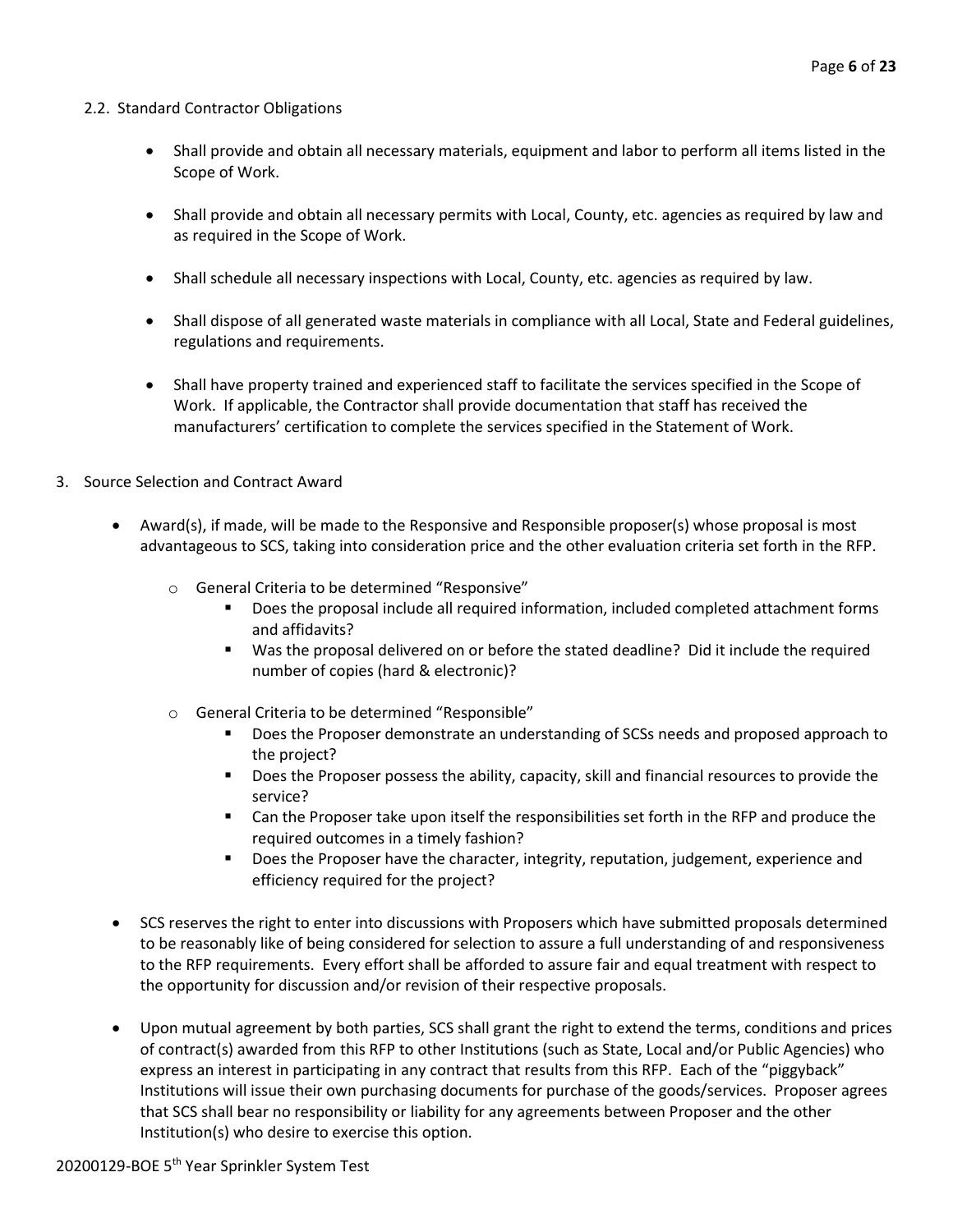#### 4. Schedule of Events

| <b>RFP Issued</b>                                | January 9, 2020                        |
|--------------------------------------------------|----------------------------------------|
| <b>Site Visit (scheduled &amp; completed by)</b> | January 22, 2020                       |
| <b>Questions DEADLINE</b>                        | January 22, 2020                       |
| <b>RFP Submission DEADLINE</b>                   | January 29, 2020 @ 10:00 am Local Time |

#### 5. Instructions for Proposal

#### 5.1. Required Forms

- Proposer must complete and submit the Attachments in Section 6. Attachments may be omitted depending on the RFP requirements. Refer to the Table of Contents for omitted Attachments.
- Evidence of a valid State of Tennessee Business License and/or Sumner County Business License.
- For all vendors with annual purchases in excess of \$50,000; a Sumner County Business License must be on file with the SCS Finance Department. Evidence of the license must be provided within ten (10) working days following notification of award; otherwise, SCS may rescind its acceptance of the Proposer's proposal.
- Copy of State of Tennessee License (if applicable) in respective field.
- If applicable, the Proposer must include a copy of the contract(s) the Proposer will submit to be signed.

#### 5.2. New Vendors

- To comply with Internal Revenue Service requirements, all vendors who perform any type of service are required to have a current IRS Form W-9 on file with the SCS Finance Department. It is a mandatory requirement to complete the IRS Form W-9 (Attachment 6.9) included in this RFP.
- To comply with the **Tennessee Lawful Employment Act (50-1-702 and 50-1-703)**, non-employees (individuals paid directly by the employer in exchange for the individual's labor or services) must have on file one (1) of the following documents:
	- o A valid Tennessee driver's license or photo identification;
	- $\circ$  A valid driver's license or photo identification from another state where the license requirements are at least as strict as those in Tennessee;
	- o A birth certificate issued by a U.S. state, jurisdiction or territory;
	- o A U.S. government issued certified birth certificate;
	- o A valid, unexpired U.S. passport;
	- o A U.S. certificate of birth abroad (DS-1350 or FS-545)
	- o A report of birth abroad of a U.S. citizen (FS-240);
	- o A certificate of citizenship (N560 or N561);
	- o A certificate of naturalization (N550, N570 or N578);
	- o A U.S citizen identification card (I-197 or I-179); or
	- o Valid alien registration documentation or other proof of current immigration registration recognized by the United States Department of Homeland Security that contains the individual's complete legal name and current alien admission number or alien file number (or numbers if the individual has more than one number).
- 5.3. Acknowledgement of Insurance Requirements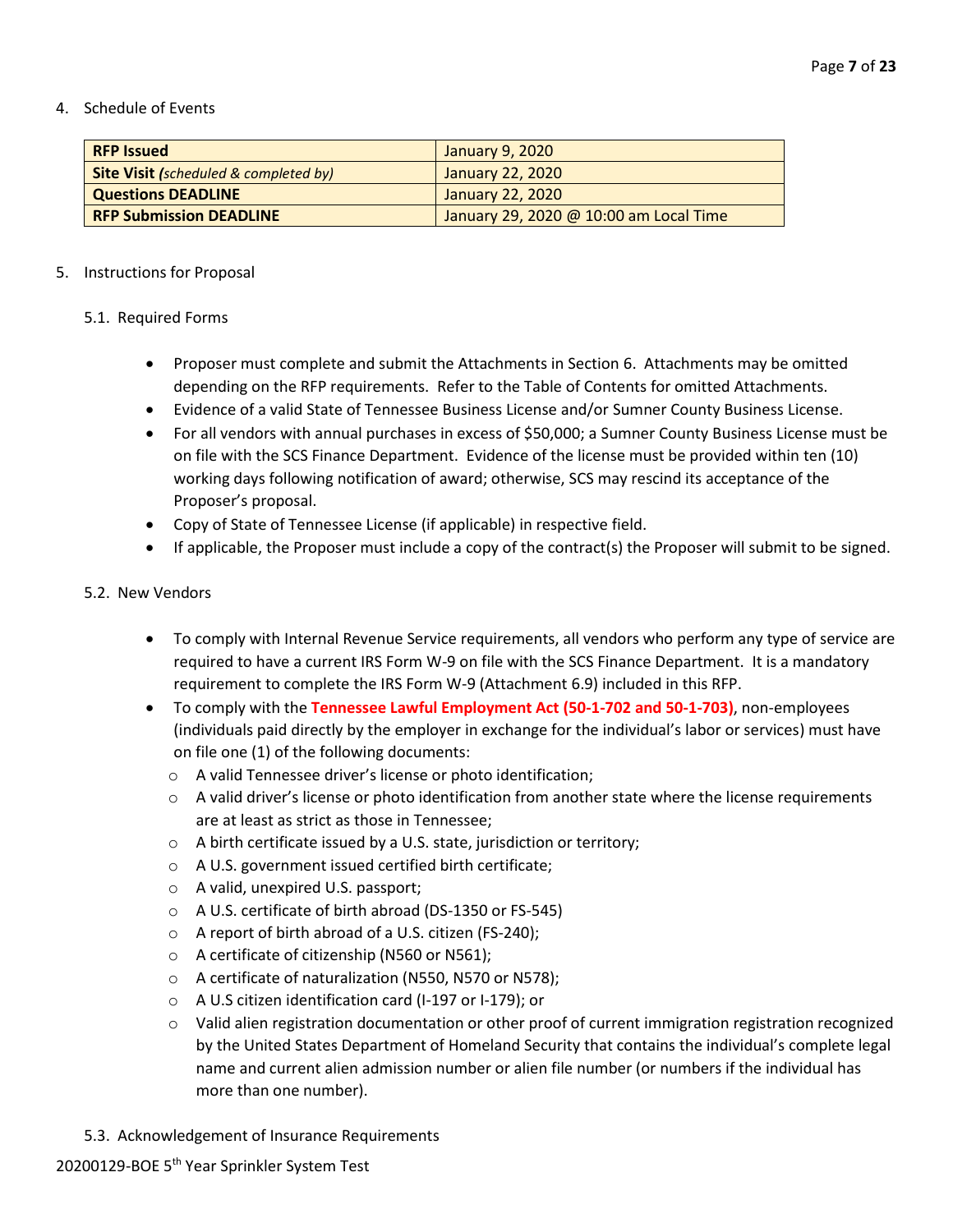By submitting a proposal, Proposer acknowledges that it has read and understands the insurance requirements for the proposal. The Proposer who may have employees, contractors, subcontractors or agents working on SCS properties shall carry current certificates for general and professional liability insurance and for workers' compensation as indicated below. The owner or Principal of each Proposer must also be insured by workers' compensation if they perform any of the services on SCS properties. There will be no exceptions to the insurance requirement. Proposer also understands that the evidence of required insurance must be submitted within fifteen (15) working days following notification of its offer being accepted; otherwise, SCS may rescind its acceptance of the Proposers proposal.

• **General Liability**

| <b>General Aggregate</b> | \$2,000,000 |
|--------------------------|-------------|
| Each Occurrence          | \$1,000,000 |

#### • **Workers Compensation**

| <b>Workers Compensation</b> | <b>Tennessee Statutory Limits</b> |
|-----------------------------|-----------------------------------|
| <b>Employer's Liability</b> | $\frac{1}{500,000}$               |

5.4. Clarification and Interpretation of RFP

The words "must" and "shall" in the RFP indicate mandatory requirements. Taking exception to any mandatory requirement shall be considered grounds for rejection. There are other requirements that SCS considers important but not mandatory. It is important to respond in a concise manner to each section and submit an itemized list of all exceptions.

5.5. Proposal Package

The package containing the proposal must be sealed and clearly marked on the outside of the package: **"20200129-BOE 5 th Year Sprinkler System Test" DO NOT OPEN**

All sealed proposals packages must include all of the following. Any sealed proposals are subject to rejection as non-conforming if any applicable item is not included.

- One (1) Complete Original
- One (1) electronic format (CD/USB Drive)
- Original Signature on Original Proposal. NO copied or digital signatures.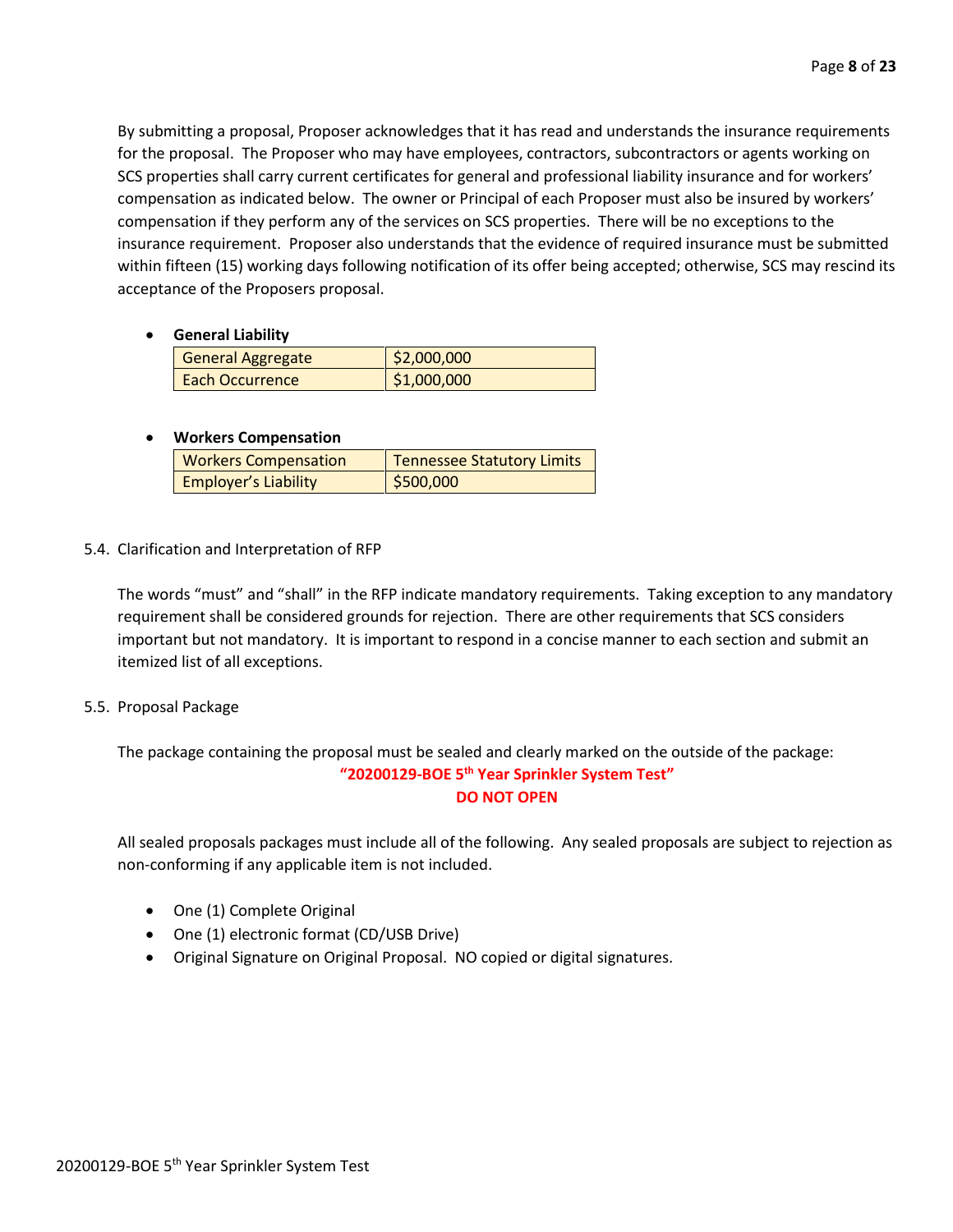The outside of the proposal package must be labeled as follows (if applicable) per **T.C.A § 62-6-119**:

- 1. Name of Company and Principal Owner, Business License Number, Expiration Date and License Classification.
- 2. In addition to Item 1, the same is applicable to masonry contractors if the work performed is > \$100,000.
- 3. In addition to Item 1, the same is applicable to HVAC, electrical, plumbing or A/C contractors if the work performed is > \$25,000.
- 4. In addition to Item 1, the same is applicable plus the Department of Environment & Conservation License Number and Classification, applicable to geothermal contractors if the work performed is > \$25,000.
- 5. If the prime contractor performs the masonry portion of the project or any of the above listed contractor skill sets and the work performed is > \$100,000; it must be so designated.
- 6. Only one (1) contractor in each classification listed shall be written on the bid envelope.

#### 5.6. Delivery of Proposals

Sealed proposals will be accepted until **January 29, 2020 @ 10:00 am Local Time**. Proposals received after that time will be deemed invalid. Vendors mailing proposal packages must allow sufficient time to ensure receipt of their package by the time specified. SCS shall not accept proposals via electronic transmission such as email, fax, etc. There will be no exceptions. Proposals will be opened and read aloud. The reading of the bids will begin at **10:00 am Local Time**.

Due to the nature of deliveries to the SCS Support Services Facility by carriers such as UPS, FedEx and such like; the proposal package will be accepted if the date and time on the delivery confirmation are indicated to be on or before the Proposal Deadline.

| Delivery Address: | Sumner County Board of Education |
|-------------------|----------------------------------|
|                   | Attn: Purchasing Supervisor      |
|                   | 1500 Airport Road                |
|                   | Gallatin, TN 37066               |

#### 5.7. Evaluation of Proposals

The SCS Purchasing Supervisor will first examine the proposals to reject those that are clearly non-responsive to the stated requirements. Proposers who are determined to be non-responsive and/or non-responsible will be notified of this determination.

The evaluation process will include the following factors:

- Company Experience and Qualifications
	- o The nature and scope of the Proposers business.
	- o The number of years the Proposer has been licensed to do business.
	- o The number of years the Proposer has been providing the requested services.
	- o How many similarly sized or larger K-12 clients have you contract with?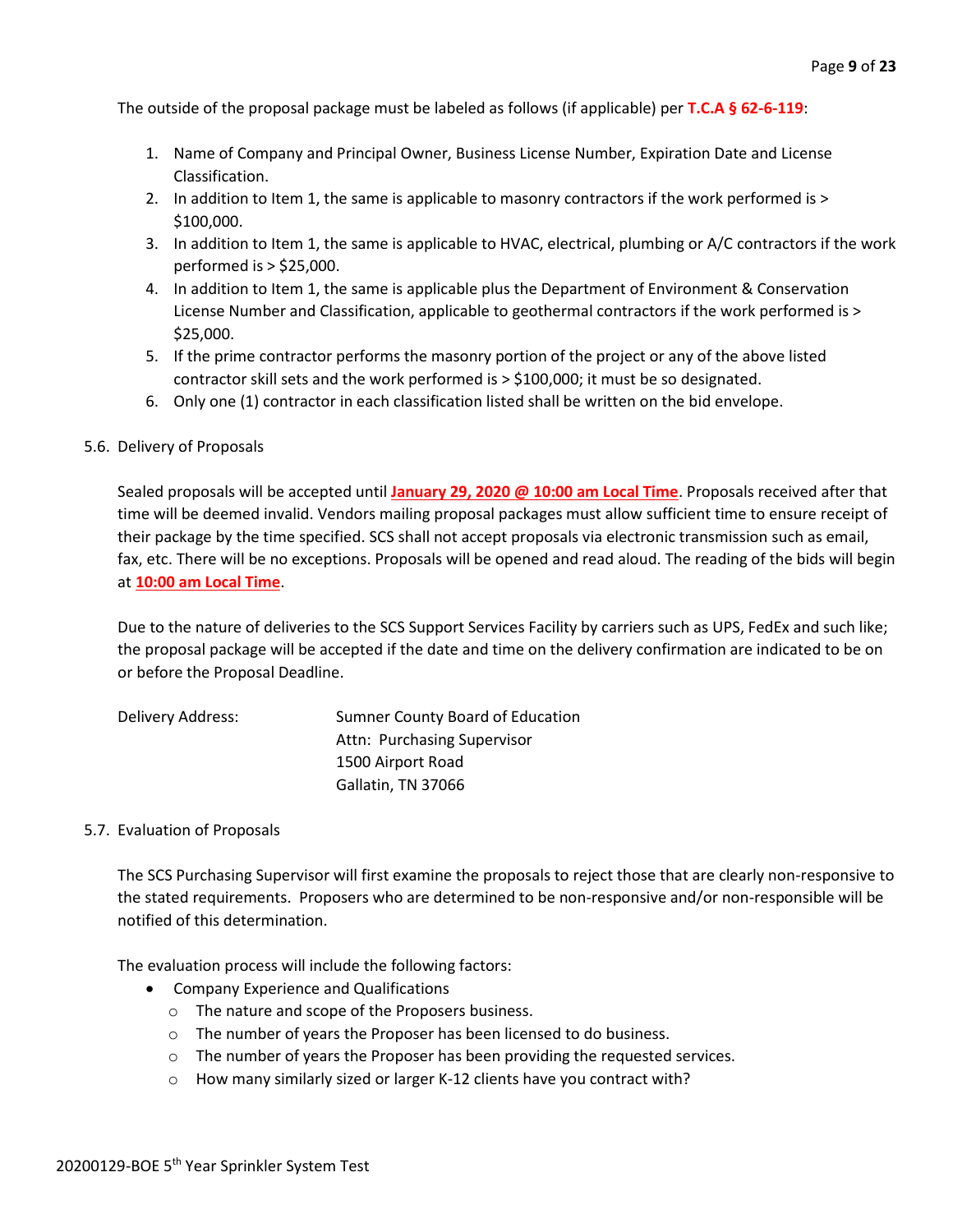- Compensation/Price Data
	- o Address all costs associated with performance of the contracted services.
- Past Performance and References
	- o Provided a minimum of three (3) client references for similar projects in size and scope successfully completed by Proposer within the last three (3) years. Attachment 6.3.
	- $\circ$  SCS may also consider other sources of pertinent past performance information, including the districts own experience with the Proposer.
- 5.8. Request for Clarification of Proposals

Requests for clarification of proposals shall be distributed by the Purchasing Supervisor in writing (or email).

#### 5.9. Protests

In the event that any interested party finds any part of the listed specifications, terms or conditions to be discrepant, incomplete or otherwise questionable in any respect; it shall be the responsibility of the concerned party to notify the SCS Purchasing Office of such matters immediately upon receipt of the RFP. All notifications must be sent to the Purchasing Supervisor via email at [purchasing@sumnerschools.org.](mailto:purchasing@sumnerschools.org)

Any actual or prospective Proposer who is aggrieved in connection with the RFP or award of a contract may protest to the Purchasing Supervisor and/or the Sumner County Board of Education at its regularly scheduled meeting.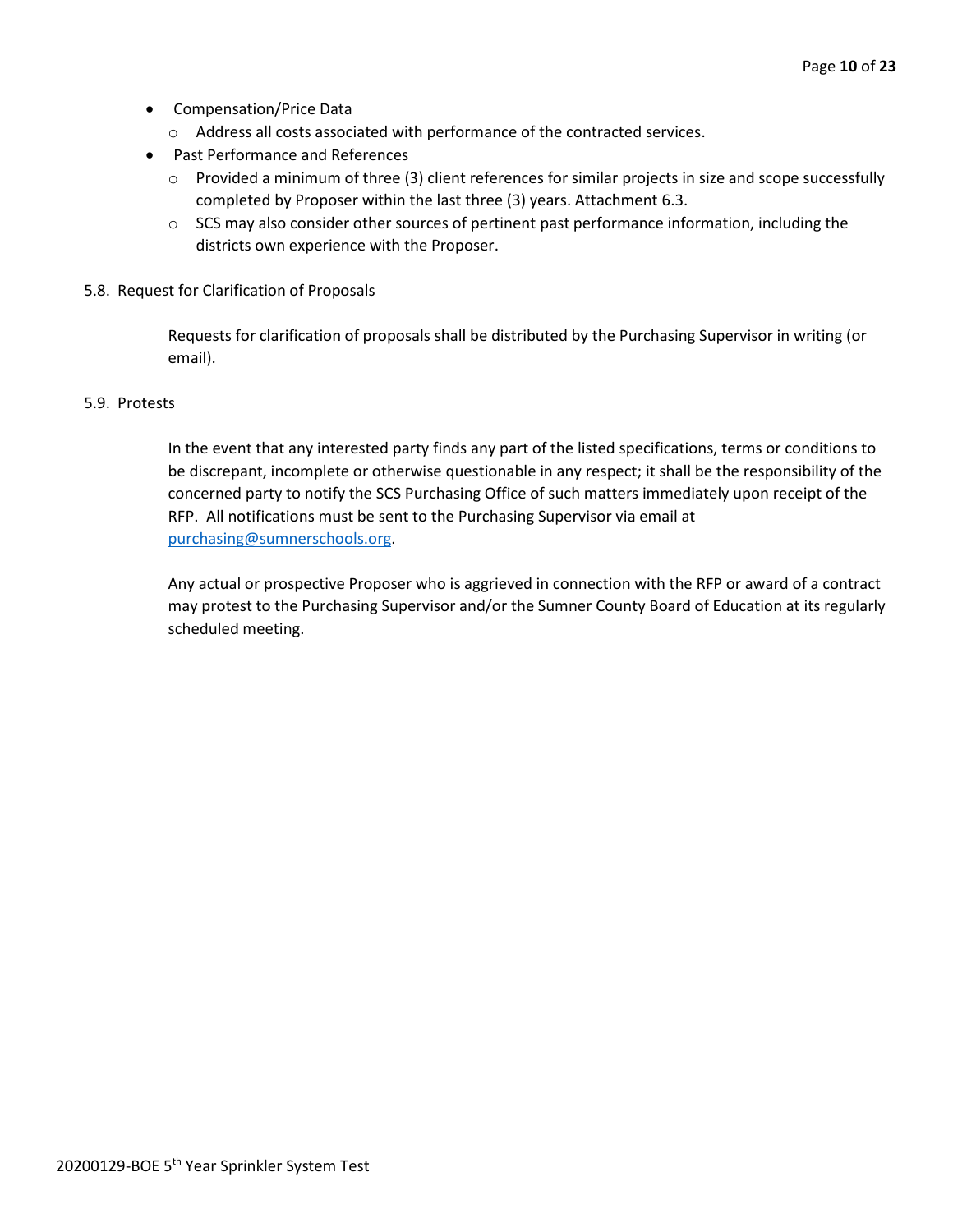#### **ATTACHMENT 6.1 - Contact Information**

| <b>Company Legal Name:</b>                 |          |
|--------------------------------------------|----------|
| <b>Company Official Address:</b>           |          |
|                                            |          |
| Company Web Site (URL):                    |          |
|                                            |          |
|                                            |          |
| Contact Person for project administration: |          |
|                                            |          |
|                                            |          |
|                                            |          |
|                                            | (office) |
|                                            | (mobile) |
|                                            |          |
|                                            |          |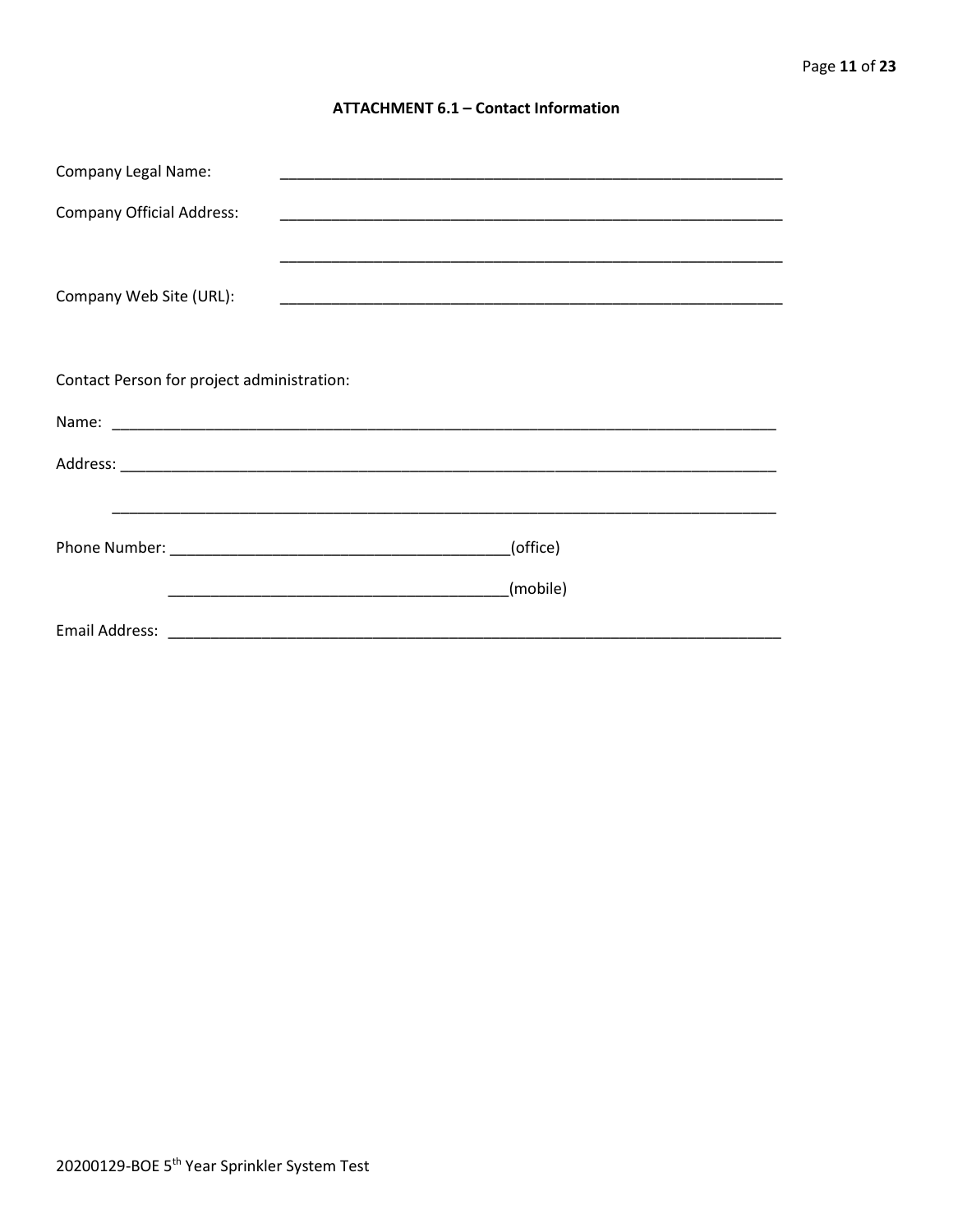

Attn: Purchasing Supervisor 1500 Airport Road Gallatin, TN 37066

## **ATTACHMENT 6.2 – Bid Form/Certification 20200129-BOE 5th Year Sprinkler System Test**

Date \_\_\_\_\_\_\_\_\_\_\_\_\_\_\_\_\_\_\_\_\_\_\_\_\_\_\_\_\_\_\_\_

| <b>LOCATION</b>                 | <b>COST</b> |
|---------------------------------|-------------|
| <b>White House Middle</b>       |             |
| <b>White House High</b>         |             |
| <b>White House High Annex</b>   |             |
| <b>Merrol Hyde Magnet</b>       |             |
| <b>Jack Anderson Elementary</b> |             |
| <b>Hendersonville High</b>      |             |
| <b>Hawkins Middle</b>           |             |
| <b>Ellis Middle</b>             |             |
| E.B. Wilson @ Ellis Middle      |             |

| (street) | (city, state, zip) |
|----------|--------------------|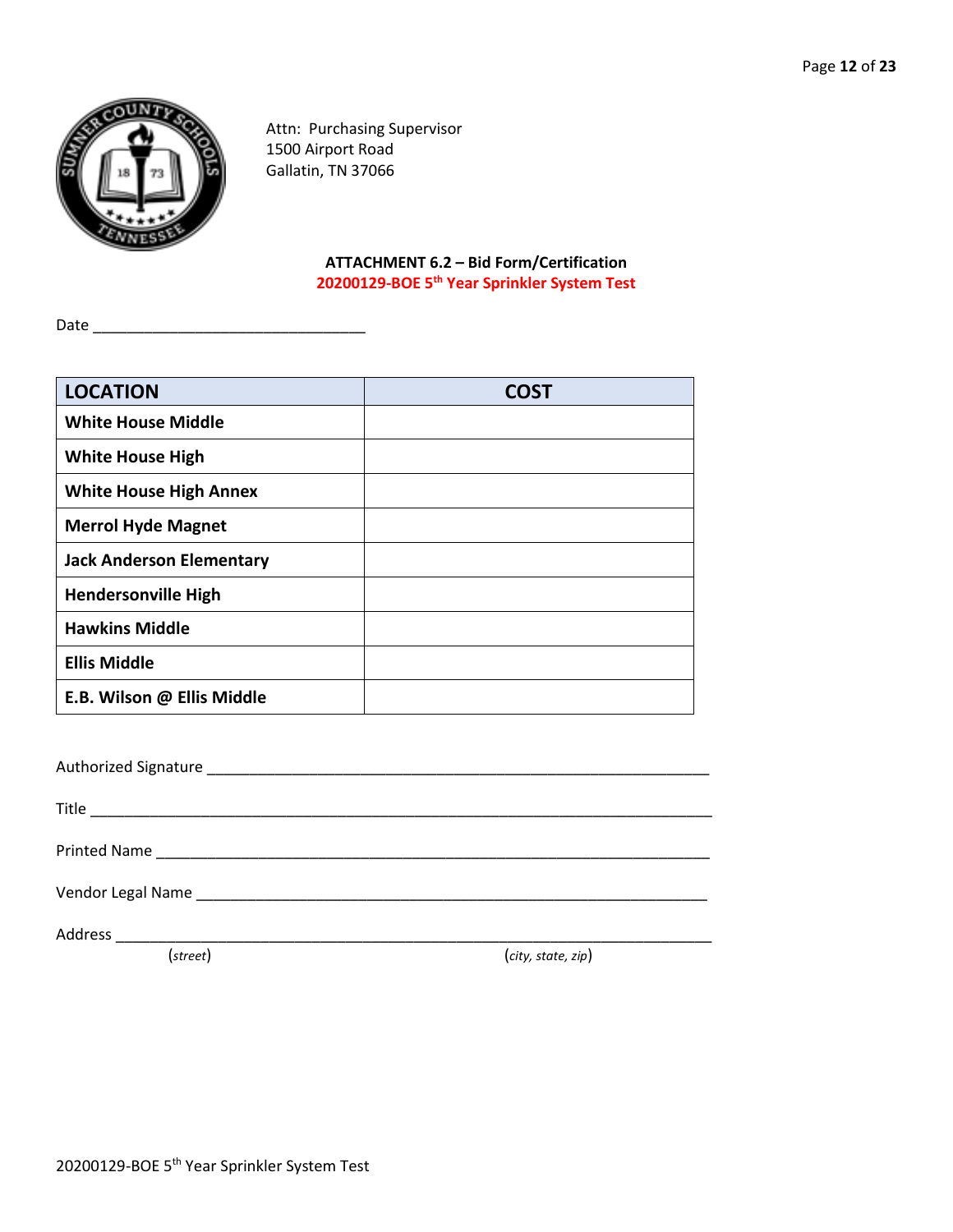#### **ATTACHMENT 6.3 - References**

| 4. Project Name/Location: __________ |  |
|--------------------------------------|--|
|                                      |  |
|                                      |  |
|                                      |  |
|                                      |  |

\*Proposers may copy this page and submit additional references.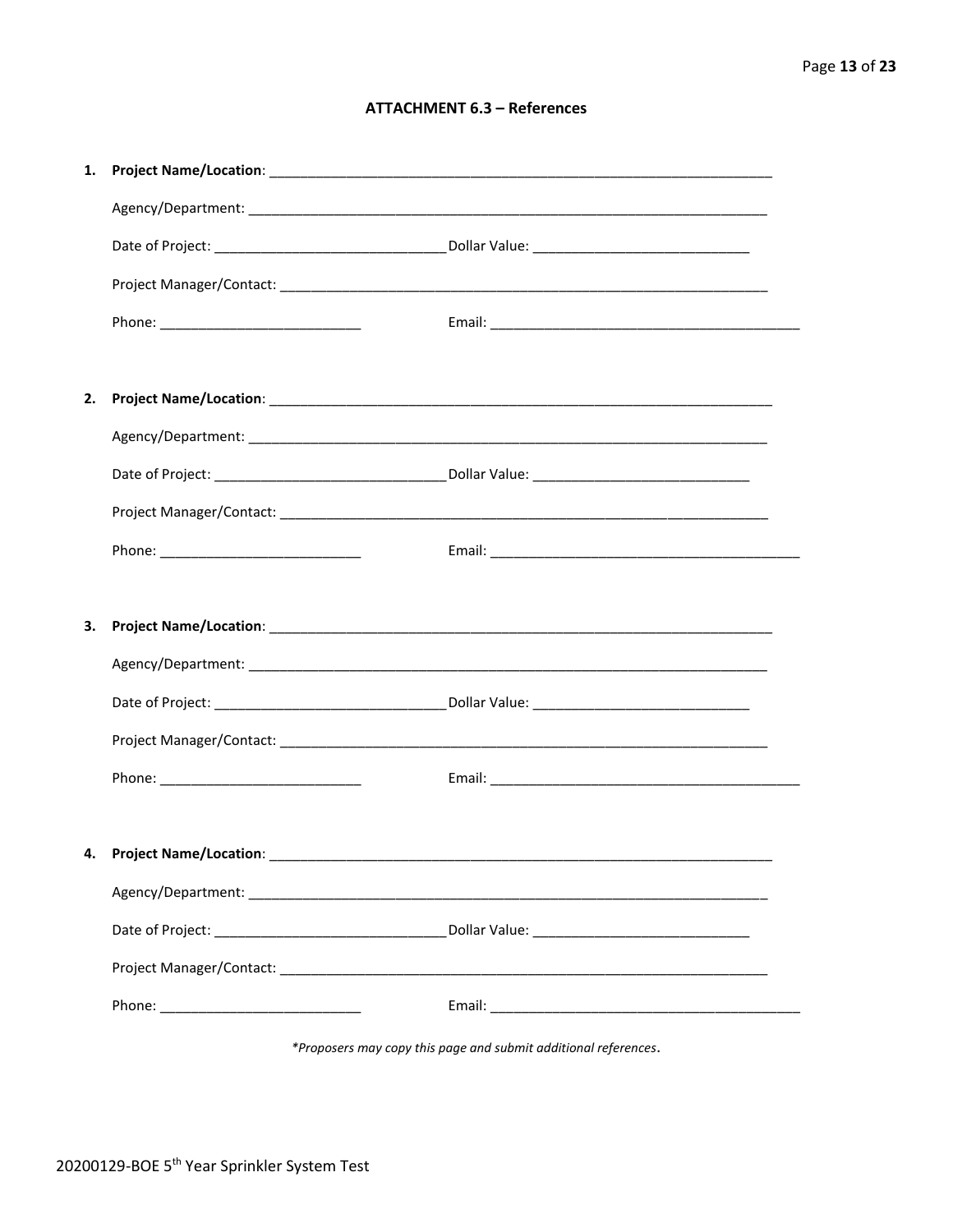#### **ATTACHMENT 6.4 – Certification Regarding Debarment or Suspension**

The prospective participant certifies, to the best of its knowledge and belief, that it and its principals:

- Are not presently debarred, suspended, proposed for debarment, declared ineligible or voluntarily excluded from participation in transactions under federal non-procurement programs by any federal department or agency;
- Have not, within the three-year period preceding the proposal, had one or more public transactions (federal, state or local) terminated for cause or default; and
- Are not presently indicated or otherwise criminally or civilly charged by a government entity (federal, state or local) and have not, within the three-year period preceding the bid, been convicted or had a civil judgement rendered against it:
	- $\circ$  For the commission of fraud or a criminal offense in connection with obtaining, attempting to obtain or performing a public transaction (federal, state or local) or a procurement contract under such a public transaction;
	- $\circ$  For the violation of federal or state antitrust statutes, including those proscribing price fixing between competitors, the allocation of customers between competitors, or bid rigging; or
	- $\circ$  For the commission of embezzlement, theft, forgery, bribery, falsification or destruction of records, making false statements, or receiving stolen property.

\_\_\_\_\_\_\_\_\_\_\_\_\_\_\_\_\_\_\_\_\_\_\_\_\_\_\_\_\_\_\_\_\_\_\_\_\_\_\_\_\_\_\_\_\_\_\_\_\_\_\_\_

I understand that a false statement on this certification may be grounds for the rejection of this proposal or the termination of the award. In addition, under 18 U.S.C. 1001, a false statement may result in a fine of up to \$10,000 or imprisonment for up to five years, or both.

Name of Participating Agency: \_\_\_\_\_\_\_\_\_\_\_\_\_\_\_\_\_\_\_\_\_\_\_\_\_\_\_\_\_\_\_\_\_\_\_\_\_\_\_\_\_\_\_\_\_\_\_\_\_\_\_\_\_\_\_\_\_\_\_\_

Name and Title of Authorized Representative: \_\_\_\_\_\_\_\_\_\_\_\_\_\_\_\_\_\_\_\_\_\_\_\_\_\_\_\_\_\_\_\_\_\_\_

Signature of Authorized Representative: \_\_\_\_\_\_\_\_\_\_\_\_\_\_\_\_\_\_\_\_\_\_\_\_\_\_\_\_\_\_\_\_\_\_\_\_\_\_\_\_\_\_\_\_\_\_\_\_\_\_\_\_

Date: \_\_\_\_\_\_\_\_\_\_\_\_\_\_\_\_\_\_\_\_\_\_\_\_\_\_\_\_

\_\_\_\_ I am unable to certify to the above statement. Attached is my explanation.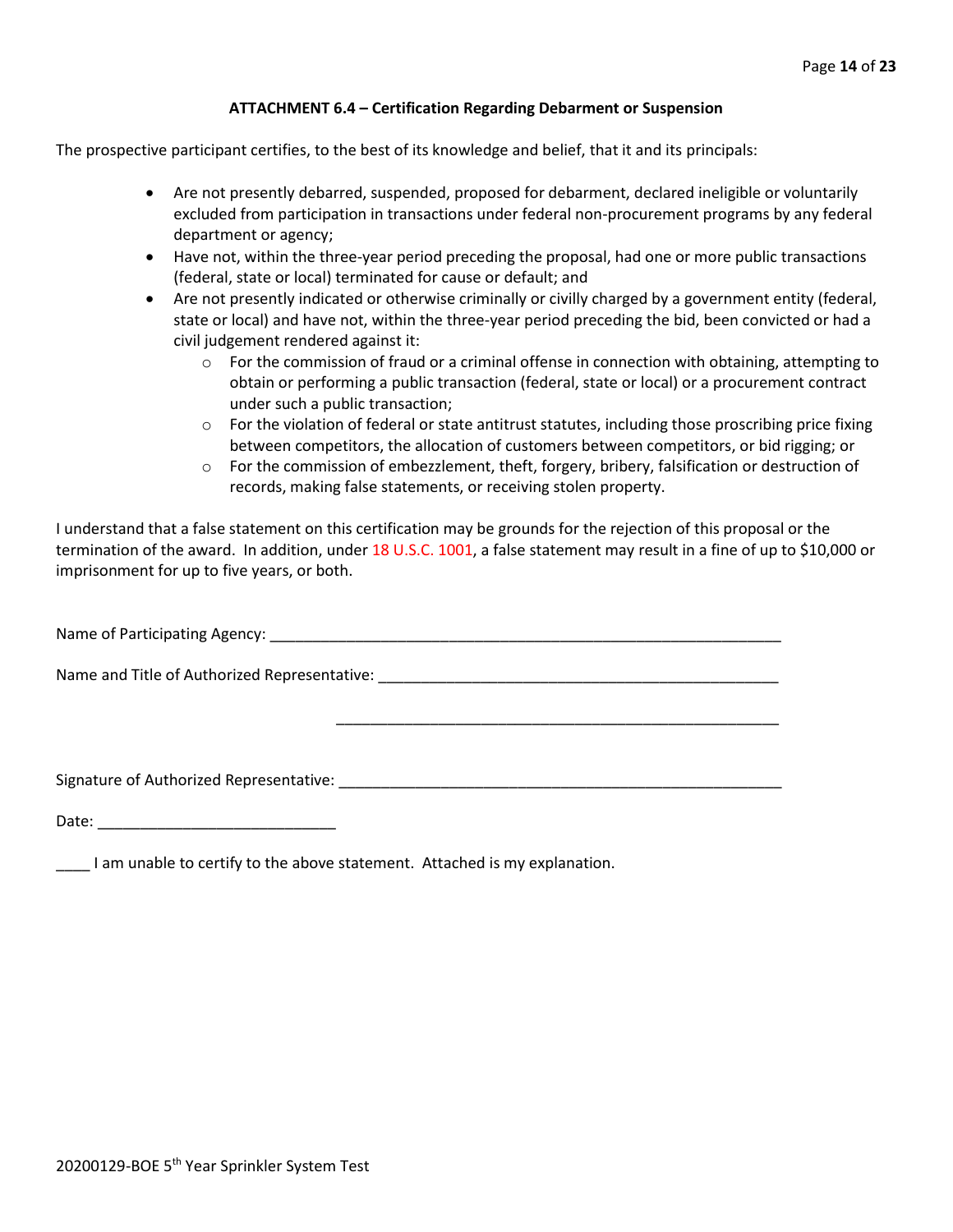#### **ATTACHMENT 6.5 – Condition of Submitting Proposal**

The undersigned Proposer has carefully examined all instructions, requirements, specifications, terms and conditions of the RFP and certifies:

- It is a reputable company regularly engaged in providing goods and/or services necessary to meet the requirements, specifications, terms and conditions of the RFP.
- All statements, information and representations prepared and submitted in response to the RFP are current, complete, true and accurate. Proposer acknowledges that the Sumner County Board of Education (SCS) will rely on such statements, information and representations in selecting the successful proposer(s).
- That the prices quoted shall be SCSs pricing for the products and/or service.
- It shall be bound by all statements, representations, warranties and guarantees made in its proposal.
- Proposer acknowledges that the contract may be canceled if any conflict of interest or appearance of a conflict of interest is discovered by SCS, in its sole discretion.
- All purchase orders must be duly authorized and executed by SCS and subject to the terms and conditions of the RFP.

| ADDRESS: | <u> 1989 - Johann John Stone, markin film yn y system yn y system yn y system yn y system yn y system yn y system</u>            |
|----------|----------------------------------------------------------------------------------------------------------------------------------|
|          |                                                                                                                                  |
| PHONE:   | (office)<br><u> 2000 - Jan James James Jan James James James James James James James James James James James James James Jam</u> |
|          | (mobile)                                                                                                                         |
| EMAIL:   |                                                                                                                                  |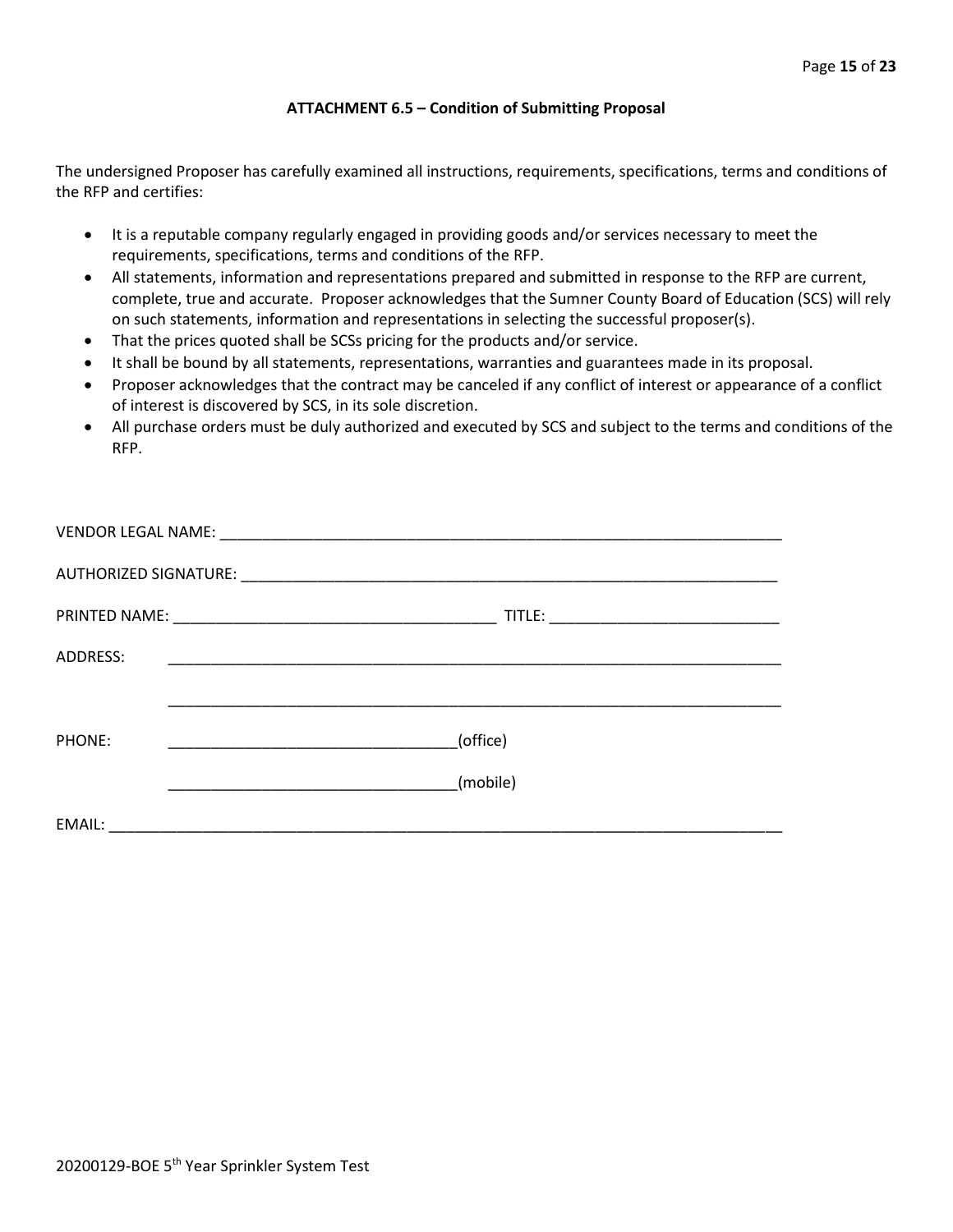#### **ATTACHMENT 6.6 – Statement of Non-Collusion**

The undersigned affirms that they are duly authorized to execute this contract, that this company, corporation, firm, partnership or individual has not prepared this proposal in collusion with any other respondent, and that the contents of this proposal as to prices, terms or conditions of said proposal have not been communicated by the undersigned nor by any employee or agent to any other person engaged in this type of business prior to the official opening of this proposal.

| Address: |                                                                                                                                                                                                                                |
|----------|--------------------------------------------------------------------------------------------------------------------------------------------------------------------------------------------------------------------------------|
|          | (office)                                                                                                                                                                                                                       |
|          | (mobile)                                                                                                                                                                                                                       |
|          |                                                                                                                                                                                                                                |
|          |                                                                                                                                                                                                                                |
|          | Respondent (Print Name & Title): North and South American Section 1996. The Second Section 1997 and Second Second Second Second Second Second Second Second Second Second Second Second Second Second Second Second Second Sec |
|          |                                                                                                                                                                                                                                |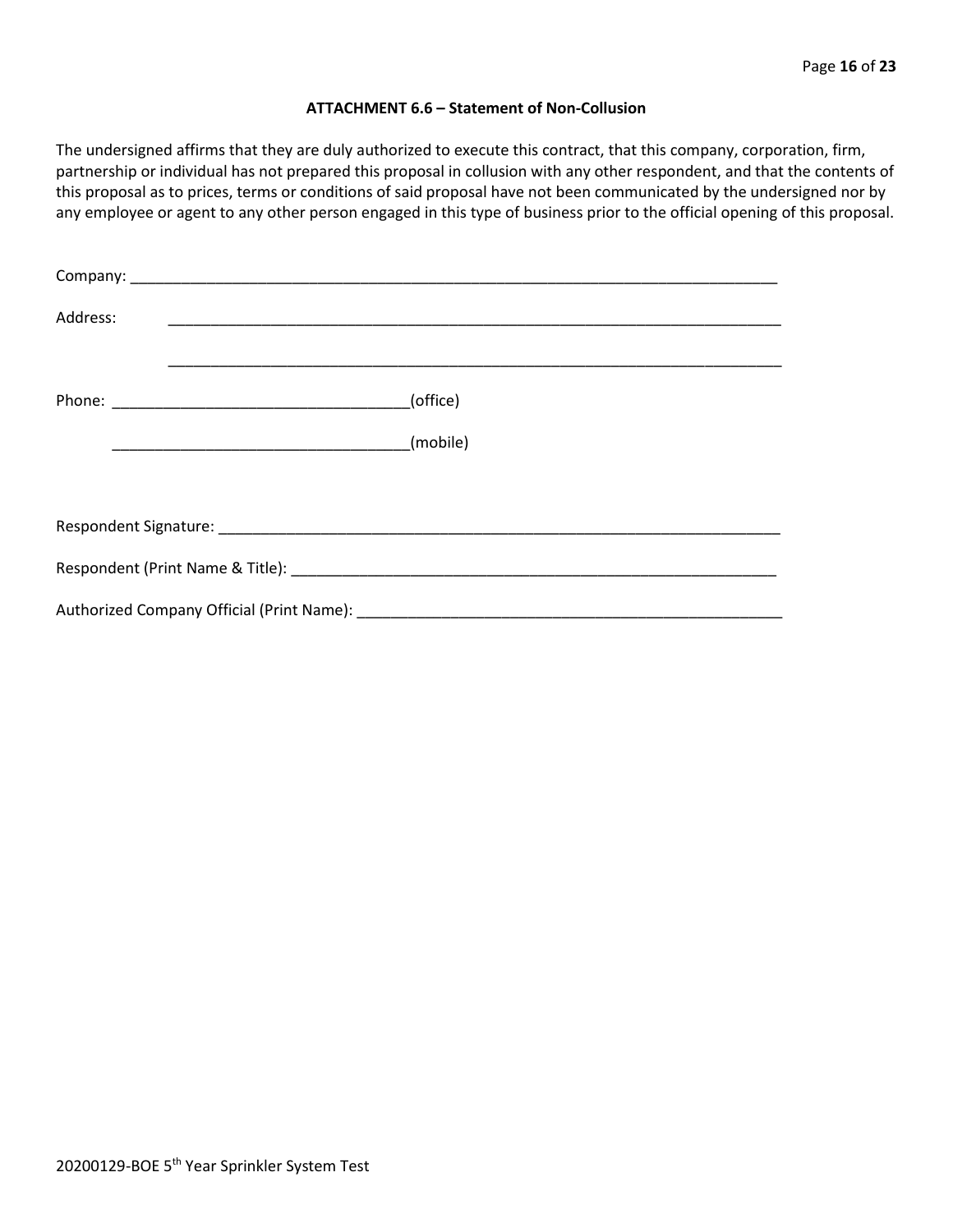#### **ATTACHMENT 6.7 – Attestation Re Personnel**

## **ATTESTATION RE PERSONNEL USED IN CONTRACT PERFORMANCE**

| CONTRACTOR LEGAL ENTITY NAME:                                          |  |
|------------------------------------------------------------------------|--|
| FEDERAL EMPLOYER IDENTIFICATION NUMBER:<br>(or Social Security Number) |  |

**The Contractor, identified above, does hereby attest, certify, warrant and assure that the Contractor shall not knowingly utilize the services of an illegal immigrant in the performance of this Contract and shall not knowingly utilize the services of any subcontractor who will utilize the services of an illegal immigrant in the performance of this Contract, T.C.A. § 12-3-309.**

SIGNATURE & DATE:

*NOTICE: This attestation MUST be signed by an individual empowered to contractually bind the Contractor.*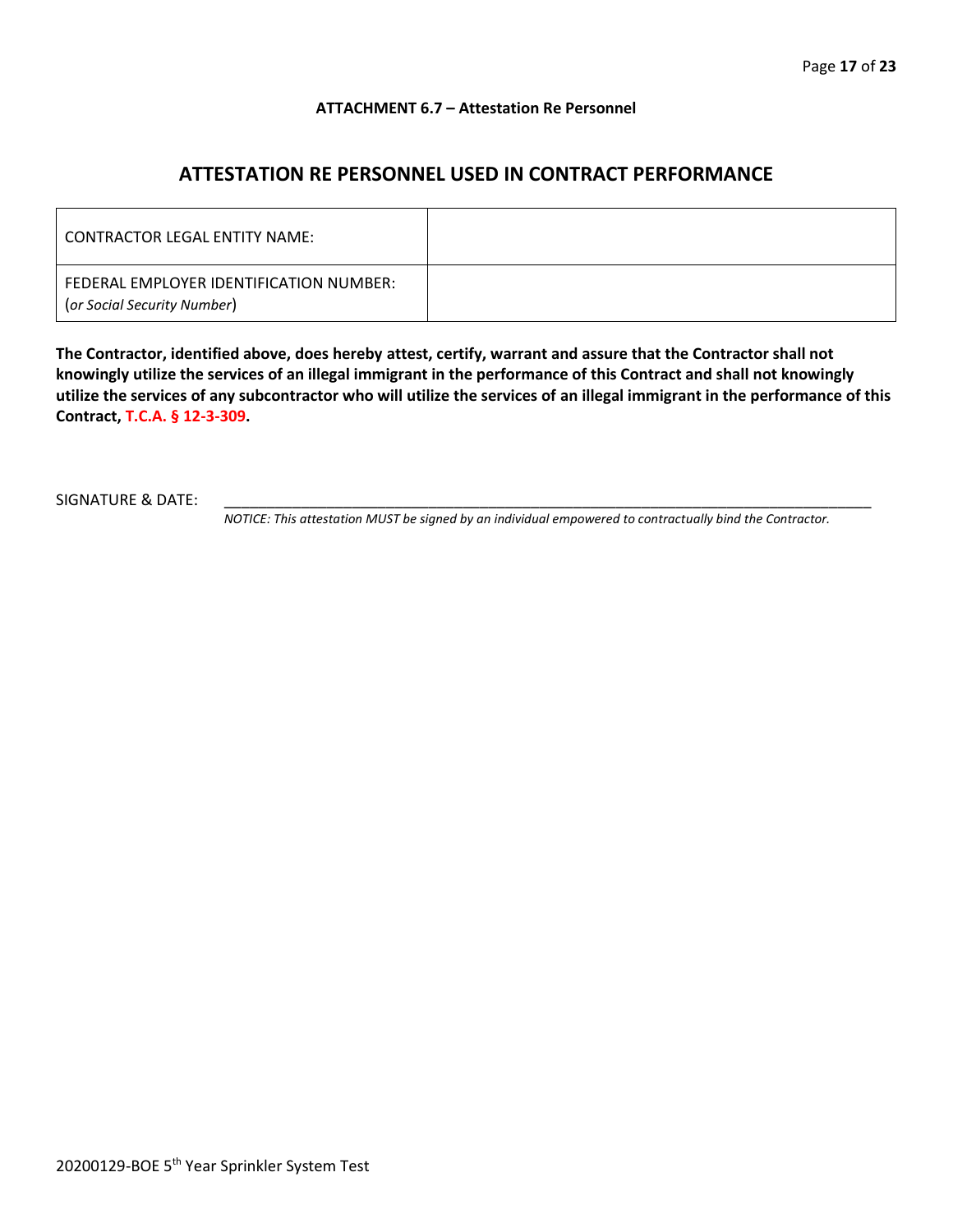#### **ATTACHMENT 6.8 – Drug Free Workplace Affidavit**

The Sumner County Board of Education is committed to maintaining a safe and productive work environment for its employees and to providing high quality service to its citizens. The goal of this policy is for Sumner County Board of Education employees and contractors to remain, or become and remain, drug-free. Abuse and dependency on alcohol and/or drugs can seriously affect the health of employees, contractors and citizens, jeopardize personal safety, impact the safety of others and impair job performance.

STATE OF

**COUNTY OF** \_\_\_\_\_\_\_\_\_\_\_\_\_\_\_\_\_\_\_\_\_\_\_\_\_\_\_\_\_\_\_\_\_

The undersigned, principal officer of

an employer of five (5) or more employees contracting with Sumner County Board of Education to provide goods or services, hereby states under oath as follows:

- 1. The undersigned is a principal officer of (hereinafter referred to as the "Company") and is duly authorized to execute this Affidavit on behalf of the Company.
- 2. The Company submits this Affidavit pursuant to **T.C.A. § 50-9-113**, which requires each employer with no less than five (5) employees receiving pay who contracts with the state and any local government to provide contracted services to submit an affidavit stating that such employer has a drug-free workplace program that complies with Title 50, Chapter 9 of the *Tennessee Code Annotated*.
- 3. The Company is in compliance with **T.C.A. § 50-9-113** and all applicable Federal Laws, Rules and Regulations requiring a drug-free workplace program.

Further affiant saith not.

| <b>Principal Officer:</b> |  |
|---------------------------|--|
|                           |  |
| <b>STATE OF</b>           |  |

**COUNTY OF** \_\_\_\_\_\_\_\_\_\_\_\_\_\_\_\_\_\_\_\_\_\_\_\_\_\_\_\_\_\_\_\_\_\_

Before me personally appeared \_\_\_\_\_\_\_\_\_\_\_\_\_\_\_\_\_\_\_\_\_\_\_\_\_\_\_\_\_\_\_\_\_\_\_\_\_\_\_\_\_\_\_\_\_\_\_\_\_\_\_\_\_\_\_\_\_\_\_\_\_\_, with whom I am personally acquainted (or proved to me on the basis of satisfactory evidence) and who acknowledged that such person executed the foregoing affidavit for the purposes therein contained.

Witness my hand and seal at office this \_\_\_\_\_\_\_\_\_\_\_\_\_ day of \_\_\_\_\_\_\_\_\_\_\_\_\_\_\_\_\_\_\_\_, 20\_\_\_\_.

\_\_\_\_\_\_\_\_\_\_\_\_\_\_\_\_\_\_\_\_\_\_\_\_\_\_\_\_\_\_\_\_\_\_\_\_\_\_\_\_\_\_\_\_\_\_\_\_ Notary Public

My commission expires: \_\_\_\_\_\_\_\_\_\_\_\_\_\_\_\_\_\_\_\_\_\_\_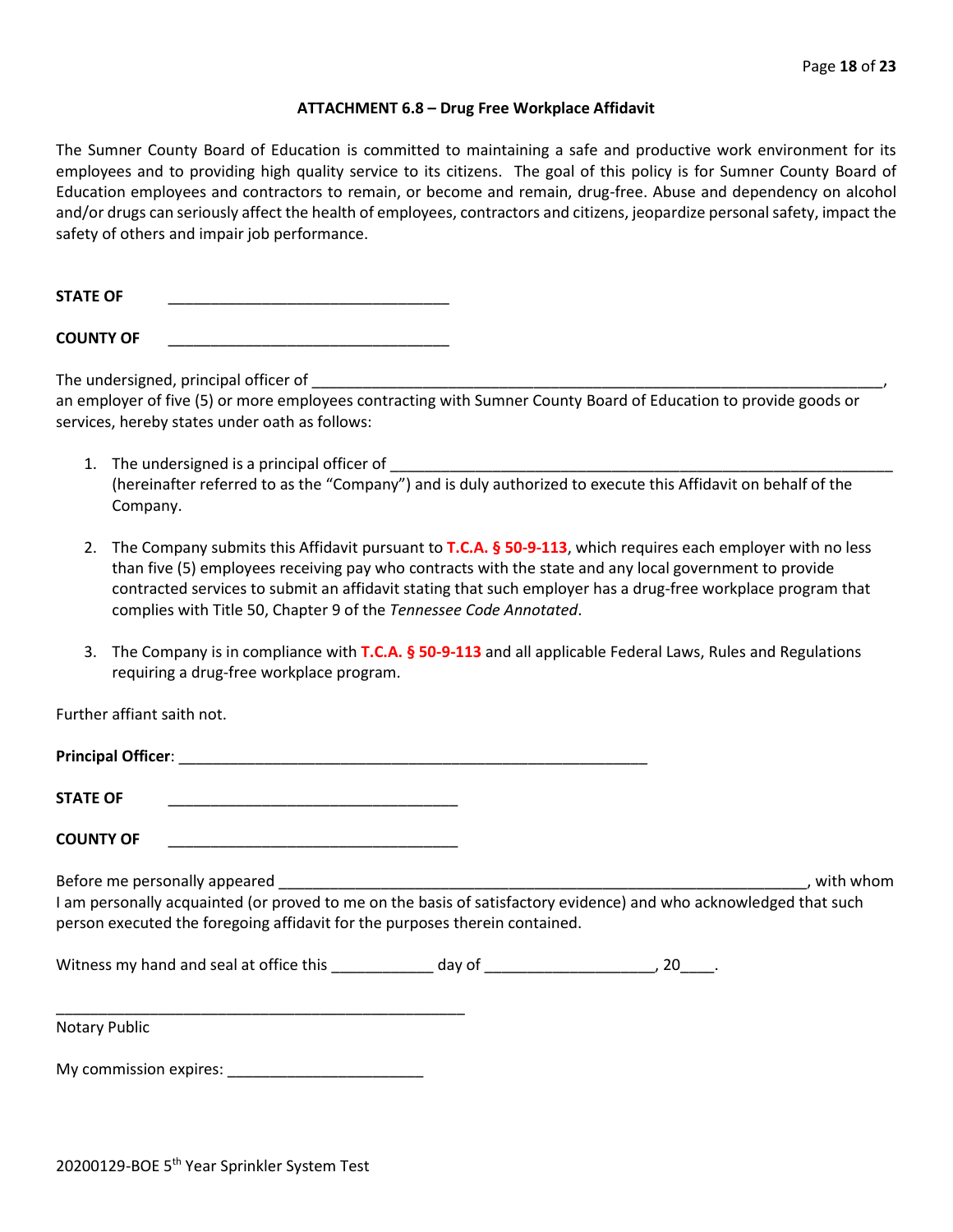#### **ATTACHMENT 6.9 – W9**

|                                                                                                                                                                                                                                                                                                                                                                                                                                                                                                                                                                                                                                                                                                                                                                                                                                                                                                                                                                                                                                                                                                                                                                                                                                                                                                                                                                | <b>Request for Taxpayer</b><br>(Rev. December 2014)<br><b>Identification Number and Certification</b><br>Department of the Treasury<br>Internal Revenue Service<br>1 Name (as shown on your income tax return). Name is required on this line; do not leave this line blank.                                                                                                                                                                                                                                                                                                                                                                                                                                                                                                                                                                                                                                                                                                                                                                                                                                                                                                                                                                                                                                                                                                                                                                                                                                                                                                                                                                                                                                                                                                                                                                                                                                                                                                                                                                                               |                                                                                                                                                                                                                                                                                                                                                                                                                                                                                                                                                        |                                                                                           |                            |    |   |                                                                      |                                                                                                                                                                                                                              | Give Form to the<br>requester. Do not<br>send to the IRS. |  |  |  |  |  |
|----------------------------------------------------------------------------------------------------------------------------------------------------------------------------------------------------------------------------------------------------------------------------------------------------------------------------------------------------------------------------------------------------------------------------------------------------------------------------------------------------------------------------------------------------------------------------------------------------------------------------------------------------------------------------------------------------------------------------------------------------------------------------------------------------------------------------------------------------------------------------------------------------------------------------------------------------------------------------------------------------------------------------------------------------------------------------------------------------------------------------------------------------------------------------------------------------------------------------------------------------------------------------------------------------------------------------------------------------------------|----------------------------------------------------------------------------------------------------------------------------------------------------------------------------------------------------------------------------------------------------------------------------------------------------------------------------------------------------------------------------------------------------------------------------------------------------------------------------------------------------------------------------------------------------------------------------------------------------------------------------------------------------------------------------------------------------------------------------------------------------------------------------------------------------------------------------------------------------------------------------------------------------------------------------------------------------------------------------------------------------------------------------------------------------------------------------------------------------------------------------------------------------------------------------------------------------------------------------------------------------------------------------------------------------------------------------------------------------------------------------------------------------------------------------------------------------------------------------------------------------------------------------------------------------------------------------------------------------------------------------------------------------------------------------------------------------------------------------------------------------------------------------------------------------------------------------------------------------------------------------------------------------------------------------------------------------------------------------------------------------------------------------------------------------------------------------|--------------------------------------------------------------------------------------------------------------------------------------------------------------------------------------------------------------------------------------------------------------------------------------------------------------------------------------------------------------------------------------------------------------------------------------------------------------------------------------------------------------------------------------------------------|-------------------------------------------------------------------------------------------|----------------------------|----|---|----------------------------------------------------------------------|------------------------------------------------------------------------------------------------------------------------------------------------------------------------------------------------------------------------------|-----------------------------------------------------------|--|--|--|--|--|
| N<br>Specific Instructions on page<br>Print or type<br>See                                                                                                                                                                                                                                                                                                                                                                                                                                                                                                                                                                                                                                                                                                                                                                                                                                                                                                                                                                                                                                                                                                                                                                                                                                                                                                     | 2 Business name/disregarded entity name, if different from above<br>3 Check appropriate box for federal tax classification; check only one of the following seven boxes:<br>C Corporation<br>S Corporation Partnership<br>Trust/estate<br>Individual/sole proprietor or<br>single-member LLC<br>Limited liability company. Enter the tax classification (C=C corporation, S=S corporation, P=partnership) ▶<br>Note. For a single-member LLC that is disregarded, do not check LLC; check the appropriate box in the line above for<br>the tax classification of the single-member owner.<br>code (if any)<br>Other (see instructions) ▶<br>5 Address (number, street, and apt. or suite no.)<br>Requester's name and address (optional)<br>6 City, state, and ZIP code<br>7 List account number(s) here (optional)                                                                                                                                                                                                                                                                                                                                                                                                                                                                                                                                                                                                                                                                                                                                                                                                                                                                                                                                                                                                                                                                                                                                                                                                                                                        |                                                                                                                                                                                                                                                                                                                                                                                                                                                                                                                                                        |                                                                                           |                            |    |   |                                                                      | 4 Exemptions (codes apply only to<br>certain entities, not individuals; see<br>instructions on page 3):<br>Exempt payee code (if any)<br>Exemption from FATCA reporting<br>(Applies to accounts maintained outside the U.S.) |                                                           |  |  |  |  |  |
| Part I                                                                                                                                                                                                                                                                                                                                                                                                                                                                                                                                                                                                                                                                                                                                                                                                                                                                                                                                                                                                                                                                                                                                                                                                                                                                                                                                                         |                                                                                                                                                                                                                                                                                                                                                                                                                                                                                                                                                                                                                                                                                                                                                                                                                                                                                                                                                                                                                                                                                                                                                                                                                                                                                                                                                                                                                                                                                                                                                                                                                                                                                                                                                                                                                                                                                                                                                                                                                                                                            | <b>Taxpayer Identification Number (TIN)</b>                                                                                                                                                                                                                                                                                                                                                                                                                                                                                                            |                                                                                           |                            |    |   |                                                                      |                                                                                                                                                                                                                              |                                                           |  |  |  |  |  |
|                                                                                                                                                                                                                                                                                                                                                                                                                                                                                                                                                                                                                                                                                                                                                                                                                                                                                                                                                                                                                                                                                                                                                                                                                                                                                                                                                                | TIN on page 3.<br>guidelines on whose number to enter.                                                                                                                                                                                                                                                                                                                                                                                                                                                                                                                                                                                                                                                                                                                                                                                                                                                                                                                                                                                                                                                                                                                                                                                                                                                                                                                                                                                                                                                                                                                                                                                                                                                                                                                                                                                                                                                                                                                                                                                                                     | Enter your TIN in the appropriate box. The TIN provided must match the name given on line 1 to avoid<br>backup withholding. For individuals, this is generally your social security number (SSN). However, for a<br>resident alien, sole proprietor, or disregarded entity, see the Part I instructions on page 3. For other<br>entities, it is your employer identification number (EIN). If you do not have a number, see How to get a<br>Note. If the account is in more than one name, see the instructions for line 1 and the chart on page 4 for |                                                                                           |                            | or | - | Social security number<br>-<br><b>Employer identification number</b> |                                                                                                                                                                                                                              |                                                           |  |  |  |  |  |
| Part II                                                                                                                                                                                                                                                                                                                                                                                                                                                                                                                                                                                                                                                                                                                                                                                                                                                                                                                                                                                                                                                                                                                                                                                                                                                                                                                                                        | <b>Certification</b>                                                                                                                                                                                                                                                                                                                                                                                                                                                                                                                                                                                                                                                                                                                                                                                                                                                                                                                                                                                                                                                                                                                                                                                                                                                                                                                                                                                                                                                                                                                                                                                                                                                                                                                                                                                                                                                                                                                                                                                                                                                       |                                                                                                                                                                                                                                                                                                                                                                                                                                                                                                                                                        |                                                                                           |                            |    |   |                                                                      |                                                                                                                                                                                                                              |                                                           |  |  |  |  |  |
|                                                                                                                                                                                                                                                                                                                                                                                                                                                                                                                                                                                                                                                                                                                                                                                                                                                                                                                                                                                                                                                                                                                                                                                                                                                                                                                                                                | Under penalties of perjury, I certify that:                                                                                                                                                                                                                                                                                                                                                                                                                                                                                                                                                                                                                                                                                                                                                                                                                                                                                                                                                                                                                                                                                                                                                                                                                                                                                                                                                                                                                                                                                                                                                                                                                                                                                                                                                                                                                                                                                                                                                                                                                                |                                                                                                                                                                                                                                                                                                                                                                                                                                                                                                                                                        |                                                                                           |                            |    |   |                                                                      |                                                                                                                                                                                                                              |                                                           |  |  |  |  |  |
| 1. The number shown on this form is my correct taxpayer identification number (or I am waiting for a number to be issued to me); and<br>2. I am not subject to backup withholding because: (a) I am exempt from backup withholding, or (b) I have not been notified by the Internal Revenue<br>Service (IRS) that I am subject to backup withholding as a result of a failure to report all interest or dividends, or (c) the IRS has notified me that I am<br>no longer subject to backup withholding; and<br>3. I am a U.S. citizen or other U.S. person (defined below); and<br>4. The FATCA code(s) entered on this form (if any) indicating that I am exempt from FATCA reporting is correct.<br>Certification instructions. You must cross out item 2 above if you have been notified by the IRS that you are currently subject to backup withholding<br>because you have failed to report all interest and dividends on your tax return. For real estate transactions, item 2 does not apply. For mortgage<br>interest paid, acquisition or abandonment of secured property, cancellation of debt, contributions to an individual retirement arrangement (IRA), and<br>generally, payments other than interest and dividends, you are not required to sign the certification, but you must provide your correct TIN. See the<br>instructions on page 3. |                                                                                                                                                                                                                                                                                                                                                                                                                                                                                                                                                                                                                                                                                                                                                                                                                                                                                                                                                                                                                                                                                                                                                                                                                                                                                                                                                                                                                                                                                                                                                                                                                                                                                                                                                                                                                                                                                                                                                                                                                                                                            |                                                                                                                                                                                                                                                                                                                                                                                                                                                                                                                                                        |                                                                                           |                            |    |   |                                                                      |                                                                                                                                                                                                                              |                                                           |  |  |  |  |  |
| Sign<br>Here                                                                                                                                                                                                                                                                                                                                                                                                                                                                                                                                                                                                                                                                                                                                                                                                                                                                                                                                                                                                                                                                                                                                                                                                                                                                                                                                                   | Signature of                                                                                                                                                                                                                                                                                                                                                                                                                                                                                                                                                                                                                                                                                                                                                                                                                                                                                                                                                                                                                                                                                                                                                                                                                                                                                                                                                                                                                                                                                                                                                                                                                                                                                                                                                                                                                                                                                                                                                                                                                                                               |                                                                                                                                                                                                                                                                                                                                                                                                                                                                                                                                                        |                                                                                           |                            |    |   |                                                                      |                                                                                                                                                                                                                              |                                                           |  |  |  |  |  |
|                                                                                                                                                                                                                                                                                                                                                                                                                                                                                                                                                                                                                                                                                                                                                                                                                                                                                                                                                                                                                                                                                                                                                                                                                                                                                                                                                                | U.S. person ▶<br><b>General Instructions</b>                                                                                                                                                                                                                                                                                                                                                                                                                                                                                                                                                                                                                                                                                                                                                                                                                                                                                                                                                                                                                                                                                                                                                                                                                                                                                                                                                                                                                                                                                                                                                                                                                                                                                                                                                                                                                                                                                                                                                                                                                               |                                                                                                                                                                                                                                                                                                                                                                                                                                                                                                                                                        | · Form 1098 (home mortgage interest), 1098-E (student loan interest), 1098-T<br>(tuition) | Date $\blacktriangleright$ |    |   |                                                                      |                                                                                                                                                                                                                              |                                                           |  |  |  |  |  |
|                                                                                                                                                                                                                                                                                                                                                                                                                                                                                                                                                                                                                                                                                                                                                                                                                                                                                                                                                                                                                                                                                                                                                                                                                                                                                                                                                                | Section references are to the Internal Revenue Code unless otherwise noted.<br>· Form 1099-C (canceled debt)<br>Future developments. Information about developments affecting Form W-9 (such<br>. Form 1099-A (acquisition or abandonment of secured property)<br>as legislation enacted after we release it) is at www.irs.gov/fw9.<br>Use Form W-9 only if you are a U.S. person (including a resident alien), to<br>provide your correct TIN.<br><b>Purpose of Form</b><br>If you do not return Form W-9 to the requester with a TIN, you might be subject<br>An individual or entity (Form W-9 requester) who is required to file an information<br>to backup withholding. See What is backup withholding? on page 2.<br>return with the IRS must obtain your correct taxpayer identification number (TIN)<br>which may be your social security number (SSN), individual taxpayer identification<br>By signing the filled-out form, you:<br>number (ITIN), adoption taxpayer identification number (ATIN), or employer<br>1. Certify that the TIN you are giving is correct (or you are waiting for a number<br>identification number (EIN), to report on an information return the amount paid to<br>to be issued).<br>you, or other amount reportable on an information return. Examples of information<br>2. Certify that you are not subject to backup withholding, or<br>returns include, but are not limited to, the following:<br>3. Claim exemption from backup withholding if you are a U.S. exempt payee. If<br>· Form 1099-INT (interest earned or paid)<br>applicable, you are also certifying that as a U.S. person, your allocable share of<br>. Form 1099-DIV (dividends, including those from stocks or mutual funds)<br>any partnership income from a U.S. trade or business is not subject to the<br>* Form 1099-MISC (various types of income, prizes, awards, or gross proceeds)<br>withholding tax on foreign partners' share of effectively connected income, and<br>. Form 1099-B (stock or mutual fund sales and certain other transactions by |                                                                                                                                                                                                                                                                                                                                                                                                                                                                                                                                                        |                                                                                           |                            |    |   |                                                                      |                                                                                                                                                                                                                              |                                                           |  |  |  |  |  |
| brokers)                                                                                                                                                                                                                                                                                                                                                                                                                                                                                                                                                                                                                                                                                                                                                                                                                                                                                                                                                                                                                                                                                                                                                                                                                                                                                                                                                       | 4. Certify that FATCA code(s) entered on this form (if any) indicating that you are<br>exempt from the FATCA reporting, is correct. See What is FATCA reporting? on<br>page 2 for further information.<br>· Form 1099-S (proceeds from real estate transactions)<br>. Form 1099-K (merchant card and third party network transactions)                                                                                                                                                                                                                                                                                                                                                                                                                                                                                                                                                                                                                                                                                                                                                                                                                                                                                                                                                                                                                                                                                                                                                                                                                                                                                                                                                                                                                                                                                                                                                                                                                                                                                                                                     |                                                                                                                                                                                                                                                                                                                                                                                                                                                                                                                                                        |                                                                                           |                            |    |   |                                                                      |                                                                                                                                                                                                                              |                                                           |  |  |  |  |  |

Cat. No. 10231X

Form **W-9** (Rev. 12-2014)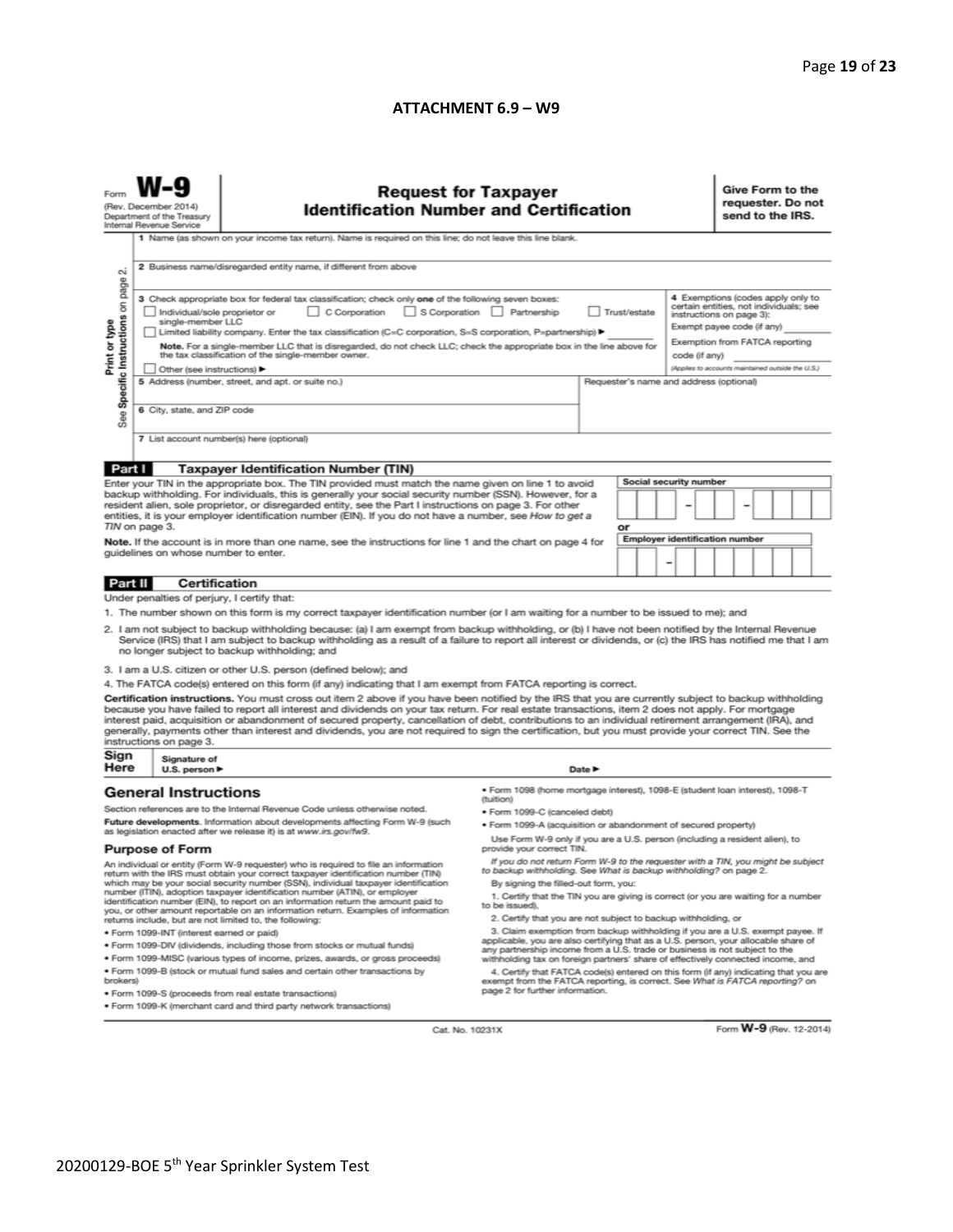#### **ATTACHMENT 6.10 – Standard Terms & Conditions SUMNER COUNTY BOARD OF EDUCATION (SCS)**

#### **1. PREPARATION AND SUBMISSION OF BID.**

- **a.** Failure to examine any drawings**,** specifications, or instructions will be at the proposer's risk. Any deviation from the stated terms, conditions and specifications must be coordinated with and approved in writing by the SCS Purchasing Supervisor.
- **b.** RFP/ITB SUBMITTAL / SIGNATURE: Proposal shall give the full name and business address of the bidder. If the proposer is a corporation, the name shall be stated as it is in the corporate charter. Proposals must be signed in ink by the proposer's authorized agent. Unsigned proposals will be rejected. Proposals are to be sealed and the outside of the envelope is to reference the RFP/ITB number. The person signing the proposal must show their title, and if requested by the institution, must furnish satisfactory proof of his or her authority to bind his or her company in contract. Proposer understands that by submitting a proposal with an authorized signature, it shall constitute an offer to SCS. Proposals must be typewritten or in ink; otherwise they may not be considered. Purchase orders will be issued to the firm name appearing on the W9. Electronic submissions via email, fax, etc. shall not be accepted.
- **c.** SCS is not responsible for any costs incurred by any vendor pursuant to the RFP/ITB. The vendor shall be responsible for all costs incurred in connection with the preparation and submission of its proposal.
- **d.** All proposers must be in compliance with T.C.A. § 62-6-119 at the time of proposal submission and provide evidence of compliance with the applicable provisions of the chapter before such proposal may be considered.
- **e.** Proposals are to be received in the location designated in the RFP/ITB no later than the specified date and time. Late submissions will NOT be opened or considered.
- **f.** No erasures permitted. Errors may be crossed out and corrections printed in ink or typewritten adjacent to error and must be initialed in ink by person signing the proposal.
- **g.** Specifications: Reference to available specifications shall be sufficient to make the terms of the specifications binding on the proposer. The use of the name of a manufacturer, or any special brand or make in describing an item does not restrict the proposer to that manufacturer or specific article, unless specifically stated. Comparable products of other manufacturers will be considered if proof of compatibility is contained in the proposal. Proposers are required to notify SCSs Purchasing Supervisor whenever specifications/procedures are not perceived to be fair and open. The articles on which the proposal is submitted must be equal or superior to that specified. Informative and Descriptive Literature: The proposer must show brand or trade names of the articles proposed, when applicable. It shall be the responsibility of the proposer, including proposer's whose product is referenced, to furnish with the proposer such specifications, catalog pages, brochures or other data as will provide an adequate basis for determining the quality and functional capabilities of the product offered. Failure to provide this data may be considered valid justification for rejection of proposer.
- **h.** Samples: Samples of items when called for, must be furnished free of expense, and if not destroyed will, upon proposer's request within ten (10) days of RFP/ITB opening, be returned at the proposer's expense. Each sample must be labeled with the proposer's name, manufacturer's brand name and number, RFP/ITB number and item reference.
- **i.** Time of Performance: The number of calendar days in which delivery is to be made after receipt of order shall be stated in the RFP/ITB and may be a factor in making an award, price notwithstanding. If no delivery time is stated in the bid, bidder agrees that delivery is to be made within two weeks (10 business days) of order.
- **j.** Transportation and delivery charges should be included in the price and be fully prepaid by the vendor to the destination specified in the RFP/ITB. Proposal prices shall include delivery of all items F.O.B. destination.
- **k.** New materials and supplies must be delivered unless otherwise specifically stated in the RFP/ITB.
- **l.** Alternate/multiple bids will not be considered unless specifically called for in the RFP/ITB.
- **m.** Only proposals submitted on RFP/ITB forms furnished by SCS will be considered.
- n. By signing this RFP/ITB where indicated, the proposer agrees to strictly abide by all local, state and federal statutes and regulations. The proposer further certifies that this proposer is made without collusion or fraud.
- **o.** Error in Proposal. In case of error in the extension of prices in the proposal, the unit price will govern. Late submissions will NOT be opened or considered. Proposers are cautioned to verify their proposals before submission, as amendments received after the RFP/ITB deadline will not be considered. No proposals shall be altered, amended or withdrawn after opening. After proposal opening, a proposer may withdraw a proposal only when there is obvious clerical error such as a misplaced decimal point, or when enforcement of the proposal would impose unconscionable hardship due to an error in the proposal resulting in a quotation substantially below the other proposals received. Proposal withdrawals will be considered only upon written request of the proposer.
- **2. OPEN RECORDS.** In order to comply with the provisions of the Tennessee Open Records Act, all proposals will be publicly opened and are subject to public inspection after the award upon written request. Proposers may be present at RFP/ITB opening. Summary information will be posted the SCS website, www.sumnerschools.org under the Invitation to Bid link.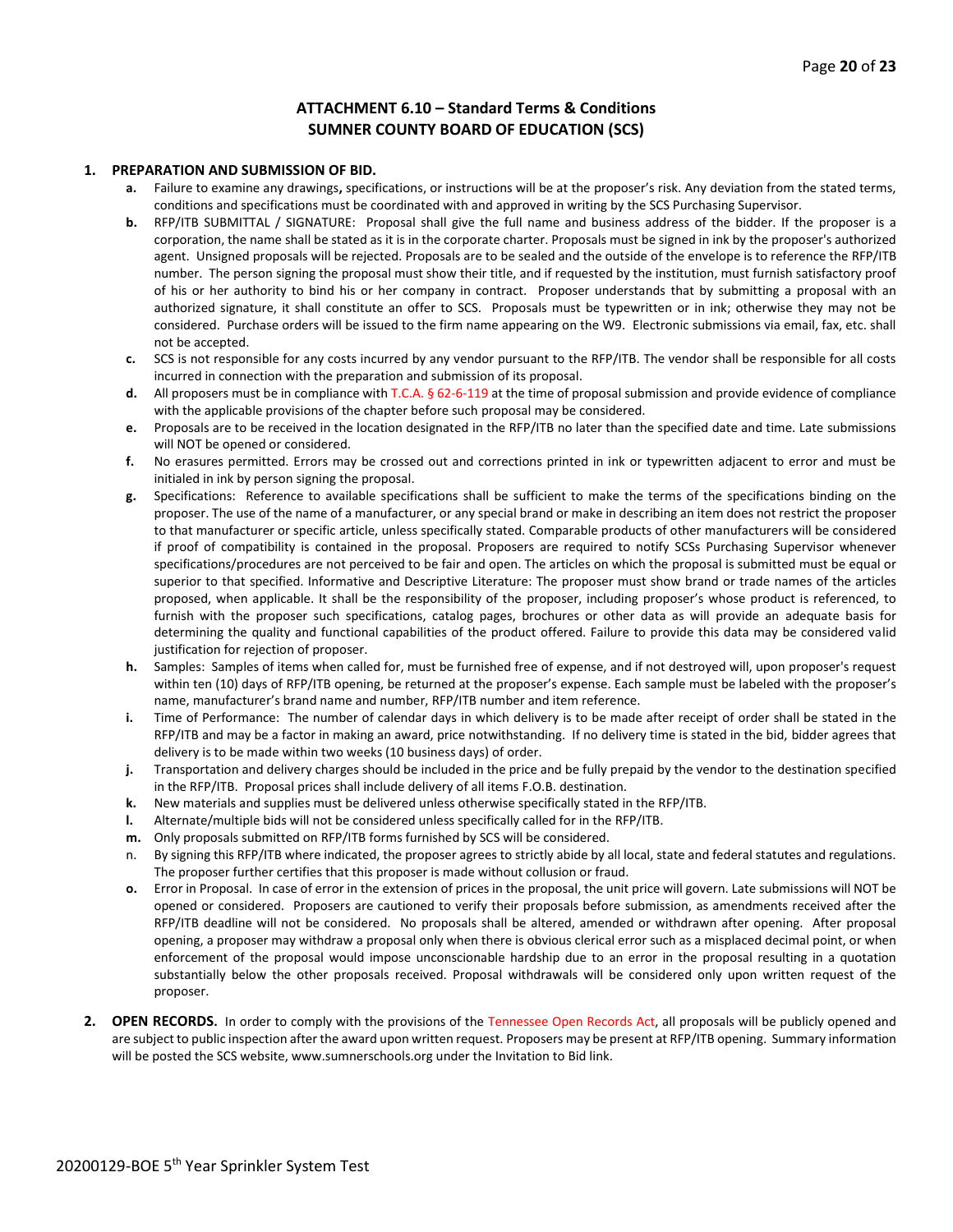- **3. ACCEPTANCE AND AWARD.** SCS reserves the right to reject any and all proposals and to waive any informality in proposals and, unless otherwise specified by the proposer to accept any item in the proposal. Action to reject all proposals shall be taken for unreasonably high prices, errors in the proposal documents, cessation of need, unavailability of funds, or any other reason approved by SCS.
	- a. Contracts and purchases will be made with the lowest, responsive, responsible, qualified proposer. The quality of the articles to be supplied, their conformity with the specifications, their suitability to the requirements of the Institution, cash discount offered, and the delivery terms will be taken into consideration.
	- b. Any deviation from these stated terms, specifications and conditions must be coordinated with and approved in writing by the Purchasing Supervisor.
	- c. Prices quoted on the response (if any) are to be considered firm and binding until the said equipment, supplies or services are in the possession of SCS.
	- d. SCS reserves the right to order more or less than the quantity listed in the proposal.
	- e. If a proposer fails to state a time within which a proposal must be accepted, it is understood and agreed that SCS shall have ninety (90) days to accept.
	- f. No purchase or contract is authorized or valid until the issuance of a SCS purchase order in accordance with SCS policy. No SCS employee is authorized to purchase equipment, supplies or services prior to the issuance of such a purchase order.
	- g. The contract may not be assigned without written SCS consent.
	- h. If the appropriate space is marked on the RFP/ITB, other Institutions (such as State, Local and/or Public Agencies) may purchase off the contract during the same period as SCS.
	- i. The awarded proposer will be required to post a performance and payment bond in the amount of 25% of the contract price if it exceeds \$100,000 as stated by T.C.A. §12-4-201.
	- j. If the project cost is in excess of \$25,000 a performance bond must be secured by the requesting part in an amount equal to the market improvement value.
	- k. By submission of this bid and signature thereof, the Bidder acknowledges compliance with the provisions of Public Chapter No. 587 / Senate Bill No. 2048 (Employee Background Check). The Bidder further agrees to submit a formal certification thereof prior to commencing work.
- **4. PAYMENT**. Payment terms must be specified in the proposal, including any discounts for early payment. Partial payments will not be approved unless justification for such payment can be shown. Terms will be NET 30 days. Payment will not be made until the conditions and specifications of the RFP/ITB are inspected and approved as conforming by persons appointed by SCS.
- **5. DEFAULT OF SELECTED VENDOR.** In case of vendor default, SCS may procure the articles or services from other sources and hold the defaulting vendor responsible for any resulting cost. If the awarded vendor violates any terms of their response, the contract, SCS policy or any law, they may be disqualified from proposing for a period of two years for minor violations or longer for major violations. Proposals from disqualified proposers will not be accepted during the period of disqualification.
- **6. INSPECTION OF PURCHASES.** Articles received which are not equivalent will not be accepted and will be picked up by the vendor or returned to vendor, shipping charges collect. SCS shall have a reasonable period in which to inspect and accept or reject materials without liability. If necessity requires SCS to use nonconforming materials, an appropriate reduction in payment may be made.
- **7. TAXES.** SCS is tax exempt; do not include taxes in quotation. Vendors making improvements or additions to or performing repair work on real property for SCS are liable for any applicable sales or use tax on tangible personal property used in connection with the contract or furnished to vendors by the state for use under the contract.
- **8. NONDISCRIMINATION.** SCS is an equal opportunity employer. SCS and bidder agree to comply with Titles VI and VII of the Civil Rights Act of 1964, Title IX of the Education Amendments of 1972, Section 504 of the Rehabilitation Act of 1973, Executive Order 11,246, the Americans with Disabilities Act of 1990 and the related regulations to each. Each party assures that it will not discriminate against any individual including, but not limited to employees or applicants for employment and/or students, because of race, religion, creed, color, sex, age, disability, veteran status or national origin. In the event that any claims should arise with regards to violations of any such local, state or federal law, statues, rule or regulations, the vendor will indemnify and hold SCS harmless for any damages, including court costs or attorney fees, which might be incurred.
- **9. PROHIBITIONS/NO VENDOR CONTRACT FORM.** Acceptance of gifts from vendors is prohibited. T.C.A. §12-4-106. The contract documents for purchase under this RFP/ITB shall consist of the successful proposer's bid and SCSs purchase order. The proposer may request exceptions to terms and conditions and/or request SCS to accept other terms and conditions by means of subsequent documents such as invoices, warranty agreements, license agreements, etc. All subsequent documents shall be open to revision for impermissible language. SCS reserves the right to render the proposal unresponsive and subject the proposal to rejection if successful terms cannot be negotiated.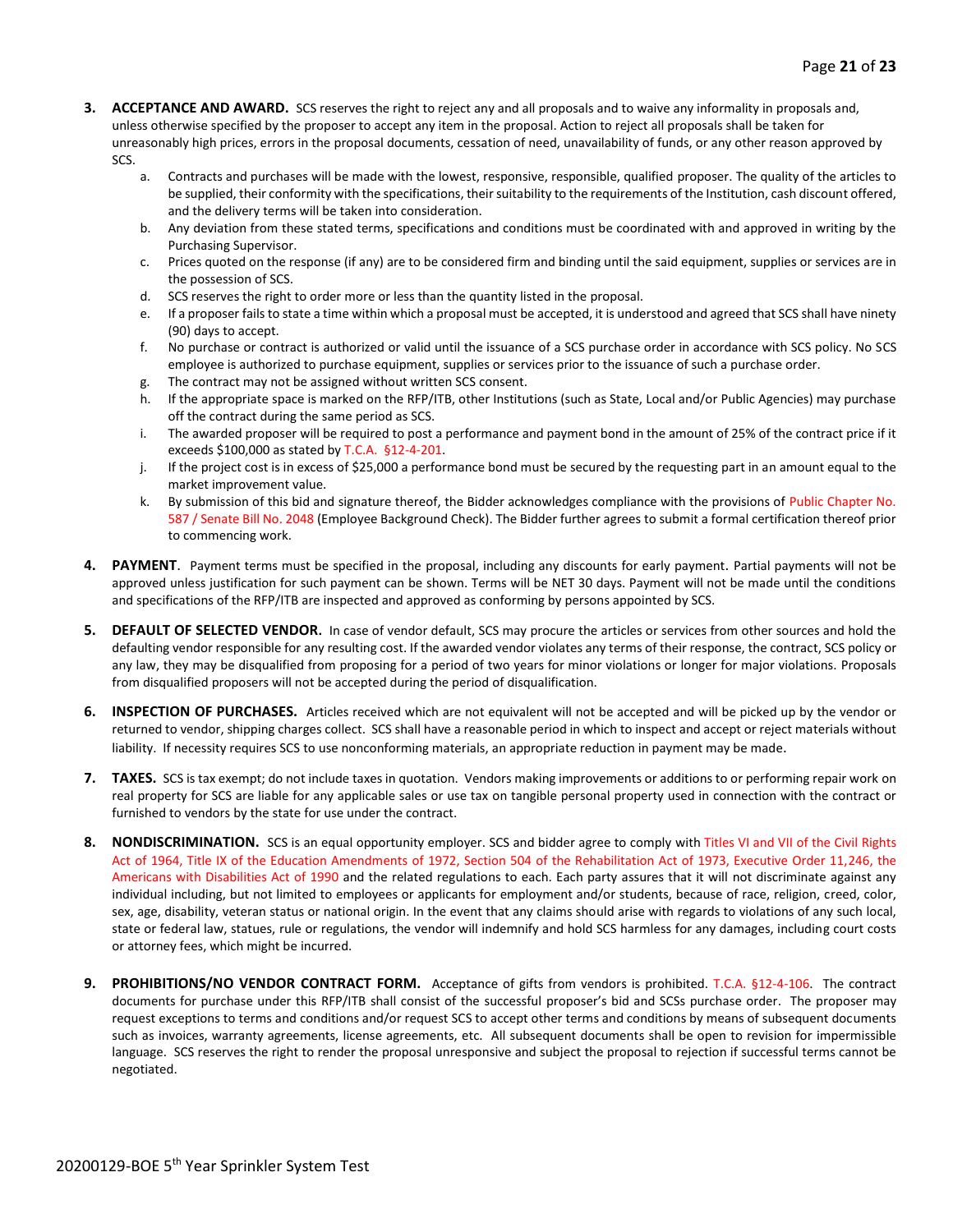- **10. PROHIBITION ON HIRING ILLEGAL IMMIGRANTS.** Tennessee Public Chapter No. 878 of 2006, T.C.A. §12-3-309, requires that Contractor attest in writing that Contractor will not knowingly utilize the services of illegal immigrants in the performance of this Contract and will not knowingly utilize the services of any subcontractor, if permitted under this Contract, who will utilize the services of illegal immigrants in the performance of this Contract. The attestation shall be made on the form, Attestation re Personnel Used in Contract Performance ("the Attestation"), which is attached and hereby incorporated by this reference.
- **11. SALES AND USE TAX.** Before the Purchase Order/Contract resulting from this RFP/ITB is signed, the apparent successful proposer must be registered with the Department of Revenue for the collection of Tennessee sales and use tax as required by T.C.A. §12-3-306.
- **12. ASSIGNMENT.** Neither the vendor nor SCS may assign this agreement without prior written consent of the other party.
- **13. LIABILITIES.** The vendor shall indemnify SCS against liability for any suits, actions or claims of any character arising from or relating to the performance under this agreement by the vendor or its subcontractors. SCS has no obligation for the payment of any judgement or the settlement of any claim made against the vendor or its subcontractors as a result of obligations under this contract.
- **14. APPLICABLE LAW.** Any contract shall be interpreted under the laws and statutes of the State of Tennessee. SCS does not enter into contracts which provide for mediation or arbitration. Any action arising from any contract made from this RFP/ITB shall be brought in the state courts in Sumner County, TN or in the United States Federal District Court for the Middle District of Tennessee.

Additionally, it is a violation of state statutes to purchase materials, supplies, services or any other item from a vendor that is a commissioner, official, employee or board member that has any financial or beneficial interest in such transaction, T.C.A. §12-4-101.

- **15. FUNDS**. The Proposer understands and accepts the non-appropriation of funds provision of SCS.
- **16. DATA PRIVACY AND SECURITY**. Personal Information (PI) includes but is not limited to that information protected by HIPAA, the HITECH Act, FERPA, or Gramm-Leach-Bliley) or such information which would allow a third party to gain access to the personal, medical or financial records of any of any party. Vendor represents and warrants that its collection, access, use, storage, disposal and disclosure of PI complies with all applicable federal and state privacy and data protection laws. Vendor represents and warrants that Vendor will maintain compliance with the SSAE 16 standard, and shall undertake any audits and risk assessments Vendor deems necessary to maintain compliance with SSAE16. If PI provided by SCS to Vendor is subject to FERPA. Vendor agrees that in its handling of FERPA data it will perform as a school official as that term is defined by FERPA regulations. Vendor acknowledges that its improper disclosure or redisclosure of PI covered by FERPA may, under certain circumstances, result in Vendor's exclusion from eligibility to contract with SCS for at least five (5) years. Vendor shall provide SCS with the name and contact information for an employee of Vendor who shall serve as SCS's primary security contact and shall be available to assist Customer twenty-four (24) hours per day, seven (7) days per week as a contact in resolving obligations associated with any security incident in which it is reasonably suspected that there has been a breach of information security. Vendor shall immediately mitigate or resolve any Security Incident, at Vendor's expense and in accordance with applicable privacy rights, laws, regulations and standards. Vendor shall reimburse SCS for actual costs incurred by SCS in responding to, and mitigating damages caused by, any Security Incident, including all costs of notice and/or remediation incurred under applicable law as a result of the Security Incident.
- **17. IRAN DIVESTMENT ACT.** By submission of this proposal, each proposer and each person signing on behalf of any proposer certified, and in the case of a joint proposal, each party thereto certifies as to its own organization, under penalty of perjury, that to the best of its knowledge and belief that each proposer is not on the list created pursuant to T.C.A. §12-12-106.
- **18. COMPLIANCE WITH CONDUCT STANDARDS**. Contractors shall be fully responsible for the conduct of its employees, subcontractors, representatives and agents. Loud or offensive music, language or behavior is unacceptable. Tobacco use of any type and vaping is prohibited on SCS property. Contact or interaction with staff or students is not allowed excepted between designated representatives of SCS and Contractor.